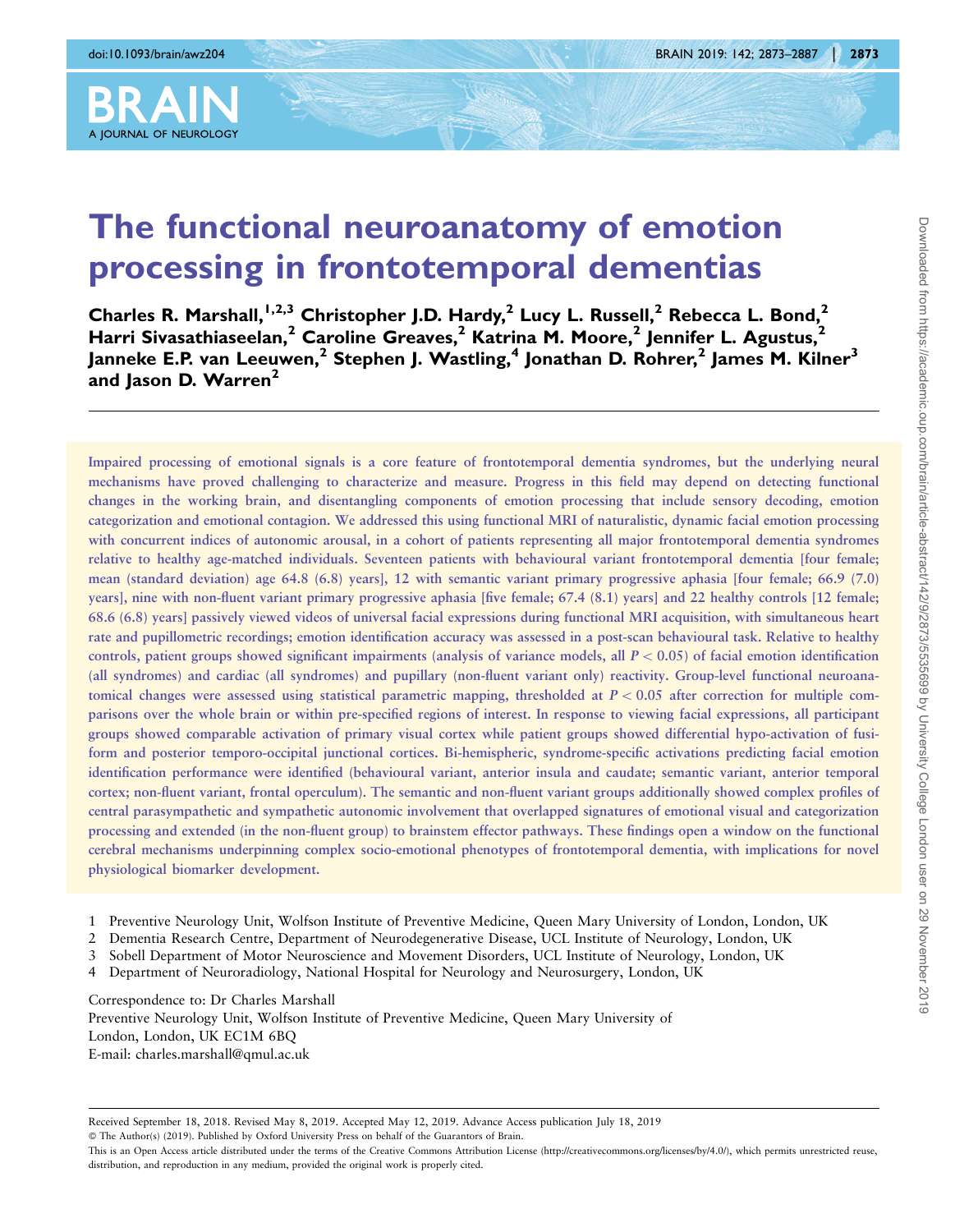Keywords: frontotemporal dementia; functional MRI; emotion; autonomic; cardiac

Abbreviations: (bv)FTD = (behavioural variant) frontotemporal dementia; nfv/svPPA = non-fluent variant/semantic variant primary progressive aphasia

### Introduction

Impaired responses to emotional signals are a striking feature of the frontotemporal dementias (FTD) and profoundly disrupt social functioning in these diseases [\(Rohrer](#page-13-0) et al., 2012; Hsieh et al.[, 2013](#page-13-0); [Warren](#page-14-0) et al., [2013](#page-14-0)a; [Marshall](#page-13-0) et al., 2018c). In the healthy brain, processing of socio-emotional signals such as facial expressions engages four principal, large-scale and hierarchically organized neural networks (Alcalá-López et al., 2017): a 'visualsensory' network of face and biological motion-responsive areas, mediating analysis of stimulus features; a 'limbic' network of mesial temporal and ventromedial prefrontal structures, mediating affective valuation of stimuli; an 'intermediate' fronto-parietal and cingulo-insular network, integrating salient environmental and bodily states; and a 'higher associative' network of temporo-parietal junctional, temporal polar and dorsomedial prefrontal cortices, engaged in interpreting and responding to mental states. Classical models of face processing [\(Bruce and Young,](#page-12-0) [1986](#page-12-0); [Hutchings](#page-13-0) et al., 2017) map onto these networks, with fractionated systems subserving initial perceptual encoding of faces, subsequent identification of face identity and emotional expression and programming of an appropriate behavioural response. Autonomic reactivity to viewing facial emotions in health engages both visual association areas and the central autonomic control network, including anterior cingulate and insula [\(Critchley](#page-12-0) et al.[, 2005](#page-12-0)). Targeting of similar brain networks by the proteinopathies of FTD leads, predictably, to diverse socioemotional symptoms: deficits of face recognition, emotional categorization, motoric and autonomic reactivity and emotional theory of mind have all been demonstrated in FTD and attributed to regional grey matter loss in distributed fronto-temporo-parietal circuitry (Rosen et al.[, 2002; Kipps](#page-13-0) [and Hodges, 2006](#page-13-0); Omar et al.[, 2011](#page-13-0)a, b; [Rohrer](#page-13-0) et al., [2012](#page-13-0); Couto et al.[, 2013; Downey](#page-12-0) et al., 2013; [Oliver](#page-13-0) et al.[, 2015; Hazelton](#page-13-0) et al., 2016; [Hutchings](#page-13-0) et al., [2017](#page-13-0); [Marshall](#page-13-0) et al., 2018a, b). However, the pathophysiological mechanisms that translate neural circuit disintegration to complex socio-emotional phenotypes in these diseases have not been examined directly.

The three major clinico-anatomical syndromes of FTD are each associated with characteristic (though overlapping) behavioural phenotypes and signature atrophy profiles. Considering these profiles in the light of emerging models of the healthy socio-emotional brain ([Critchley](#page-12-0) et al., 2005; Alcalá-López *et al.*, 2017), candidate neural mechanisms of socio-emotional dysfunction in particular FTD syndromes can be proposed. The behavioural variant of FTD (bvFTD) is a heterogeneous syndrome led by changes in social

judgment and awareness, with variable profiles of fronto-insular and temporal lobe atrophy ([Snowden](#page-14-0) et al., 2001; [Warren](#page-14-0) et al., 2013a). Deficient processing of socio-emotional signals in bvFTD may arise from various levels of the processing hierarchy, encompassing sensory representation, autonomic responses, motor routines, emotional appraisal, and theory of mind ([Kipps and Hodges, 2006;](#page-13-0) [Fernandez-](#page-12-0)Duque et al.[, 2010;](#page-12-0) Couto et al.[, 2013;](#page-12-0) Baez et al.[, 2014](#page-12-0); Joshi et al.[, 2014](#page-13-0); Cohen et al.[, 2015;](#page-12-0) Oliver et al.[, 2015](#page-13-0); [Hutchings](#page-13-0) et al., 2017; [Marshall](#page-13-0) et al., 2018a, [b](#page-13-0)). Semantic variant primary progressive aphasia (svPPA) is led by multimodal disintegration of semantic knowledge associated with asymmetric, predominantly antero-medial temporal lobe atrophy [\(Marshall](#page-13-0) et al., 2018c). In svPPA, socio-emotional deficits have been related to erosion of social and emotional concepts and aberrant, overgeneralized or abnormally coupled autonomic and motoric responses to social signals despite retained capacity for emotional reactivity [\(Fletcher](#page-13-0) et al., 2015b; [Marshall](#page-13-0) et al.[, 2017](#page-13-0), [2018](#page-13-0)a). Non-fluent variant primary progressive aphasia (nfvPPA) is led by breakdown of motor speech output and programming, and is associated with atrophy predominantly affecting left inferior frontal cortex and insula [\(Marshall](#page-13-0) *et al.*, 2018*c*). Though typically less prominent than language impairment, socio-emotional deficits are a feature of nfvPPA [\(Rohrer and Warren, 2010](#page-13-0); [Hazelton](#page-13-0) et al., 2016) and may reflect reduced sensorimotor processing of social signals and autonomic arousal (Couto et al.[, 2013](#page-12-0); Cohen et al.[, 2015](#page-12-0); [Fletcher](#page-13-0) et al., [2015](#page-13-0)b; [Marshall](#page-13-0) et al., 2018a, [b](#page-13-0)).

To establish the pathophysiology of socio-emotional deficits in FTD requires functional neuroanatomical studies that dissect the multiple dimensions of emotion processing. From a clinical perspective, because socio-emotional alterations occur early in the evolution of FTD, improved understanding of the brain dysfunction that underpins these alterations could potentially drive development of new diagnostic and therapeutic biomarkers for disease detection and tracking, prior to the onset of irrecoverable brain damage. Two previous functional MRI studies of facial emotion processing in bvFTD have revealed reduced activity in face-responsive visual cortices, proposed to reflect disrupted top-down influences (Virani et al.[, 2013;](#page-14-0) [De](#page-12-0) [Winter](#page-12-0) et al., 2016). However, patterns of neural network dysfunction responsible for socio-emotional symptoms across the FTD spectrum have not yet been elucidated. Moreover, despite mounting evidence that autonomic regulation plays a key role in emotional reactivity in health and in FTD (Marshall et al.[, 2017, 2018](#page-13-0)a, b), the functional neuroanatomy of altered autonomic responses to affective stimuli has not been characterized in these diseases.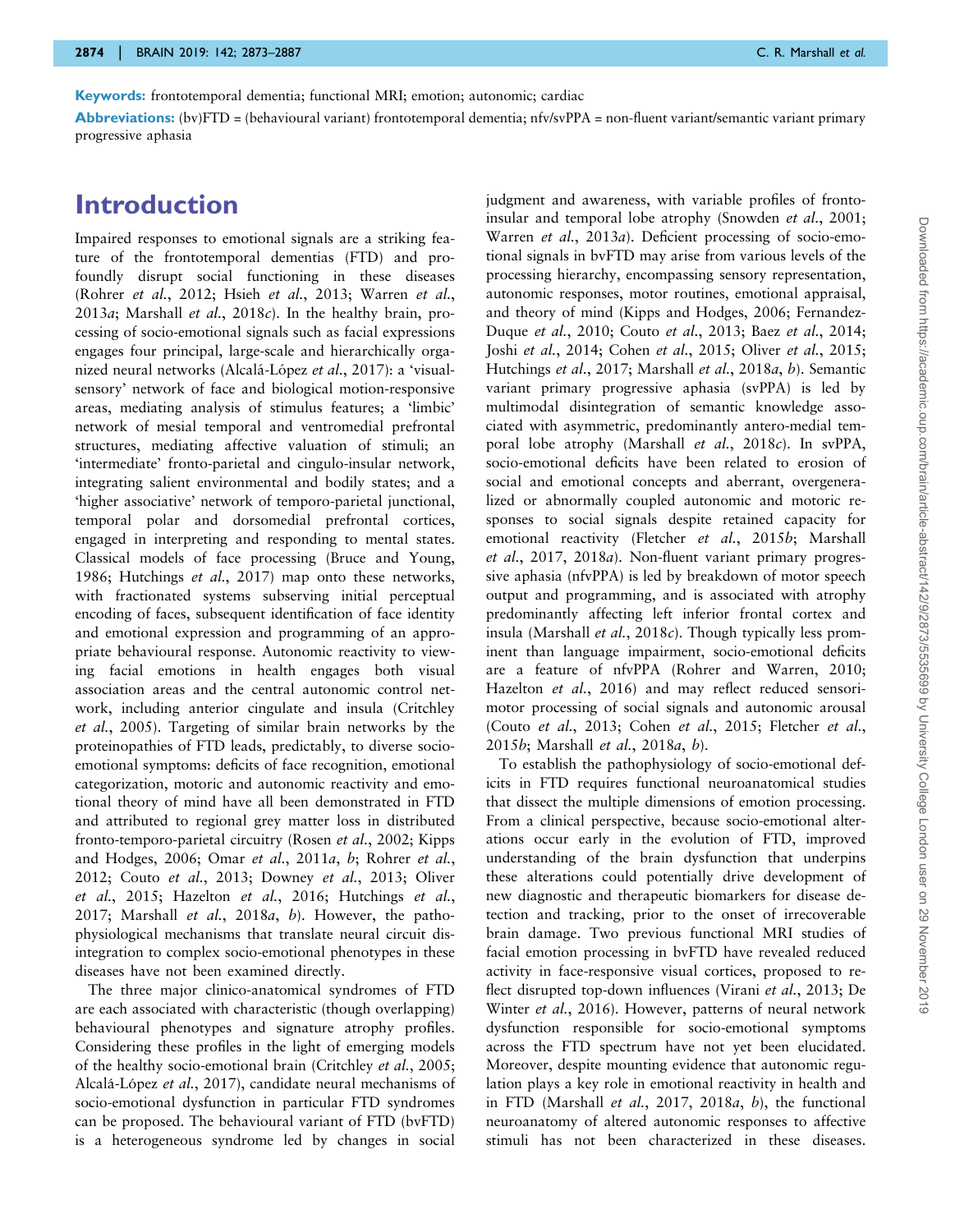Relatedly, capturing the pathophysiology of facial emotion processing in FTD is likely to require dynamic stimuli that more closely simulate the naturalistic socio-emotional signals of daily life, rather than conventional static images.

Here we addressed these issues using functional MRI of dynamic facial expressions with simultaneous recording of autonomic (cardiac and pupillary) responses in a cohort of patients representing all major FTD syndromes, and healthy age-matched individuals. Facial expressions were referenced to a comparably complex dynamic, affectively neutral visual baseline and to a simple fixation condition, allowing us to dissect visual sensory from emotion decoding responses. We used a passive viewing functional MRI design with no in-scanner output task to avoid potentially confounding task difficulty or performance monitoring effects; post-scanner behavioural data were collected to assess the accuracy of participants' emotion identification. Based on available data in the healthy brain and in FTD [\(Virani](#page-14-0) et al.[, 2013](#page-14-0); [De Winter](#page-12-0) et al., 2016; Alcalá-López et al., [2017;](#page-12-0) [Hutchings](#page-13-0) et al., 2017), we hypothesized that visual processing of dynamic facial expressions would be associated with activation of face and biological motion-responsive cortices and that FTD syndromes would be associated with attenuated activation of cortical mechanisms encoding emotions despite normal early visual processing. We further hypothesized that all FTD syndromes would be associated with impaired emotion identification but that syndromes would be differentiated based on their relative involvement of emotion evaluation and categorization mechanisms. Finally, we hypothesized that syndromic profiles of altered cardiac and pupillary reactivity would predict differential engagement of visual association and central autonomic control and effector pathways [\(Critchley](#page-12-0) et al., 2005; [Marshall](#page-13-0) et al., 2018a, b).

### Materials and methods

#### **Participants**

Sixty participants were included, comprising 38 patients fulfilling consensus criteria for a syndrome of FTD ([Gorno-](#page-13-0)[Tempini](#page-13-0) et al., 2011; [Rascovsky](#page-13-0) et al., 2011) (17 with bvFTD, 12 with svPPA, nine with nfvPPA) of mild to moderate severity and 22 healthy older individuals with no history of neurological or psychiatric illness. No participant had a significant burden of cerebrovascular disease or visual loss. In all patients the syndromic diagnosis was endorsed by clinical and neuropsychological assessment and volumetric  $T_1$  brain MRI (see [Supplementary Fig. 1](https://academic.oup.com/brainj/article-lookup/doi/10.1093/brainj/awz204#supplementary-data) for patient group atrophy profiles). Five bvFTD patients had an identified disease-causing mutation (three MAPT, one C9orf72, one GRN). Demographic, clinical and neuropsychological characteristics of the participant groups are summarized in [Table 1.](#page-3-0)

This study was approved by the University College London institutional ethics committee and all participants gave informed consent in accordance with the Declaration of Helsinki.

#### Experimental stimuli

Videos of dynamic emotional facial expressions were obtained from the Face and Gesture Recognition Research Network (FG-NET) database [\(Wallhoff, 2006–2015](#page-14-0)). This database comprises silent recordings of young adults viewing emotional scenarios, designed to elicit spontaneous, naturalistic facial expressions but presented without any instruction to pose particular expressions. For each of the canonical emotions of anger, disgust, fear, happiness and surprise ([Ekman](#page-12-0) et al., [1969](#page-12-0)) we selected 10 videos (50 stimuli in total) that clearly conveyed the relevant expression (sadness was omitted because its more diffuse time course sets it apart from other emotional expressions). Each video stimulus lasted between 4 and 8 s (mean 4.9 s), commencing as a neutral facial expression and evolving into an emotional expression. We did not include a neutral face condition because so-called 'neutral' faces are often interpreted as displaying negative affect (Rich [et al.](#page-13-0), [2006](#page-13-0); Suess et al.[, 2014\)](#page-14-0). Using dynamic stimuli would tend to exaggerate this effect: in that context, an immobile face would appear hostile, while facial muscle movements not included in canonical emotional expressions nevertheless frequently transmit emotional content [\(Wallbott and Ricci-Bitti,](#page-14-0) [1993](#page-14-0)). For this reason, other studies of dynamic facial emotions have often used an abstract visual baseline [\(Grosbras and](#page-13-0) [Paus, 2005;](#page-13-0) Sato et al.[, 2015](#page-14-0)). To provide a complex visual baseline without facial emotion features, we created 20 dynamic mosaics from the videos by dividing each video frame into 400 equal rectangles (20  $\times$  20), and then randomizing the position of the rectangles within each video (the positions then remained consistent across all frames for a given stimulus). These dynamic mosaics were thus matched with the original videos for luminance, colour, contrast, motion, and duration, but without discernible face or emotional content, i.e. the same physical information was present, but the global configuration was radically altered.

#### Stimulus presentation

During functional MRI scanning, stimuli were presented in a pseudorandomized block design (five stimuli per block) via a notebook computer using Eyelink Experiment Builder software (SR-Research, Ottawa, Canada). Each stimulus trial was triggered by the magnetic resonance scanner at the onset of a gradient echo-echo planar imaging (GE-EPI) volume acquisition. Visual stimuli were presented on a screen placed outside the bore of the MRI scanner, visible to participants in a periscopic mirror affixed to the radiofrequency (RF) head coil. A total of 90 trials were delivered, comprising 50 dynamic facial stimuli, 20 dynamic scrambled visual mosaics and 20 fixation cross trials (to allow estimation of primary visual sensory processing). Interstimulus interval was 11.72 s for video trials and 8.79 s for fixation cross trials. Following the end of each stimulus, a grey screen was presented until the onset of the next trial. To avoid potentially confounding effects from task preparation, difficulty and performance monitoring, participants were simply instructed to lie still and concentrate on the stimuli with their eyes open; no responses from the participants were obtained during scanning. All participants were remotely monitored via an MRI-compatible Eyelink 1000Plus eyetracker (SR-Research) to ensure they had their eyes open and were fixating on the stimuli.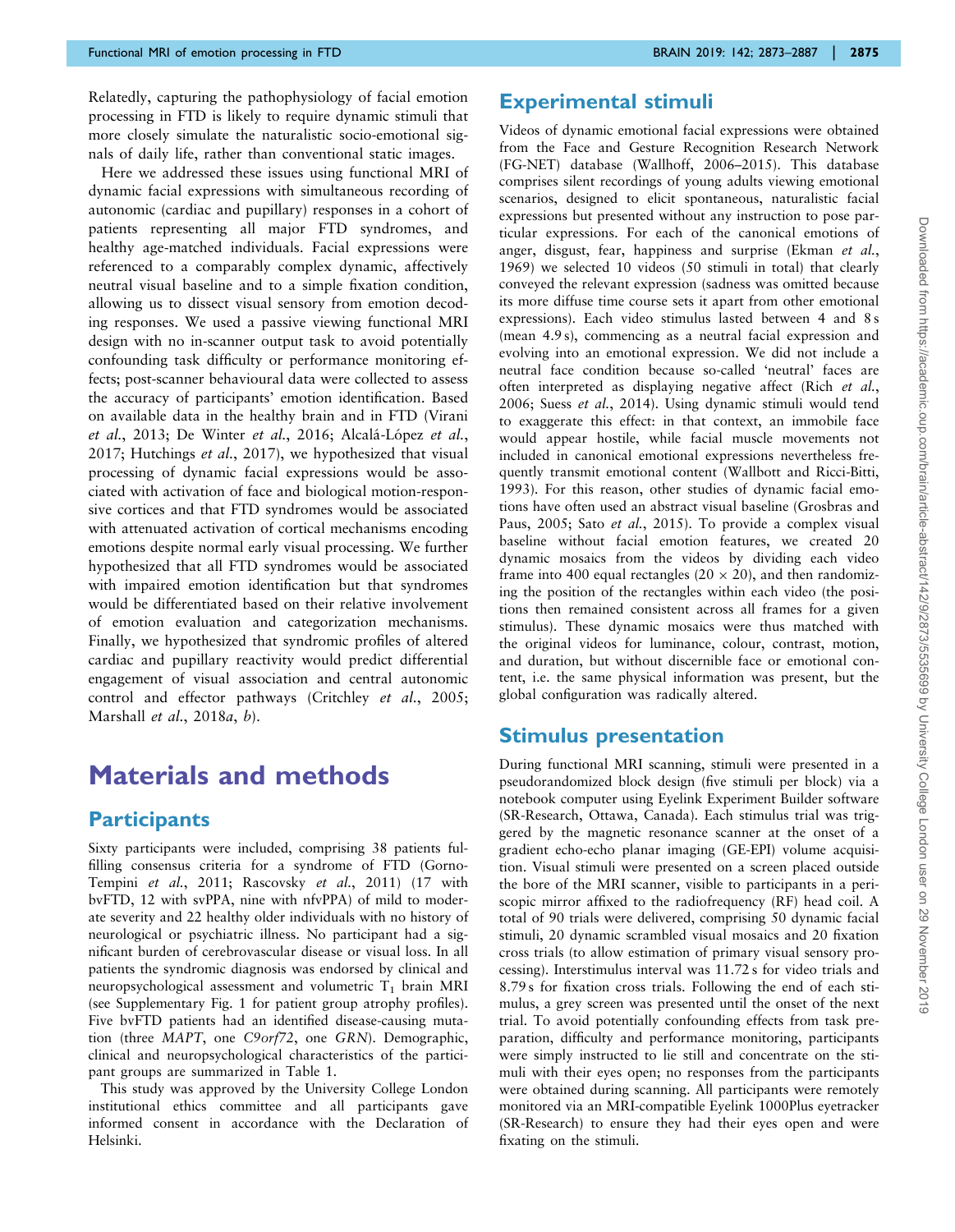#### <span id="page-3-0"></span>Table 1 Clinical and neuropsychological characteristics of participant groups

| <b>Characteristic</b>                     | <b>Controls</b> | <b>bvFTD</b>        | <b>svPPA</b>        | <b>nfvPPA</b>           |
|-------------------------------------------|-----------------|---------------------|---------------------|-------------------------|
| Demographic and clinical                  |                 |                     |                     |                         |
| n, male: female                           | 10:12           | 13:4                | 8:4                 | 4:5                     |
| Age, years                                | 68.6 (6.8)      | 64.8(6.8)           | 66.9(7.0)           | 67.4(8.1)               |
| Handedness, right:left:ambidextrous       | 22:0            | 15:1                | 12:0                | 8:0                     |
| Years of education                        | 16.1(2.5)       | 13.9(5.0)           | 15.6(2.7)           | 13.0(3.4)               |
| <b>MMSE</b> (/30)                         | 29.8(0.4)       | 23.7 $(4.8)^a$      | 23.8 $(7.4)^a$      | $16.9$ $(10.9)^{a,b,c}$ |
| Duration, years                           | N/A             | 7.2(6.3)            | 6.0(2.6)            | 3.8(1.7)                |
| General neuropsychological                |                 |                     |                     |                         |
| General intellect                         |                 |                     |                     |                         |
| WASI verbal IQ                            | 122(8.6)        | 92 $(31.5)^{a}$     | 74 $(20.1)^a$       | 69 $(17.7)^a$           |
| <b>WASI</b> performance IQ                | 124(12.9)       | 96 $(18.3)^{a,c}$   | 119(15.4)           | 94 $(20.8)^{a,c}$       |
| Episodic memory                           |                 |                     |                     |                         |
| RMT words (/50)                           | 48.9(1.4)       | 37.6 $(10.2)^a$     | 33.8 $(7.3)^a$      | 39.2 $(10.8)^a$         |
| RMT faces (/50)                           | 44.8 (4.7)      | 37.3 $(7.0)^a$      | 32.1 $(5.0)^a$      | 39.0(7.9)               |
| Camden PAL (/24)                          | 20.6(2.8)       | $13.7 (6.1)^a$      | 6.5 $(8.0)^{a,b,d}$ | 16.5(2.1)               |
| <b>Executive skills</b>                   |                 |                     |                     |                         |
| WASI Block Design (/71)                   | 46.8 $(11.0)$   | $26.9$ $(15.1)^{a}$ | 38.5 (15.6)         | 20.5 $(20.5)^{a}$       |
| <b>WASI Matrices (/32)</b>                | 25.5(4.4)       | $16.7 (8.7)^{a,c}$  | 26.6(3.5)           | $15.4$ $(10.2)^{a,c}$   |
| WMS-R digit span forward (max)            | $7.1$ (1.1)     | 5.7 $(1.1)^a$       | 6.6(0.9)            | 4.3 $(1.4)^{a,c}$       |
| WMS-R digit span reverse (max)            | 5.4(1.3)        | 4.6 $(1.4)$         | 5.3(1.3)            | 3.2 $(0.8)^{a,c}$       |
| D-KEFS Stroop colour naming (s)           | 29.6(4.8)       | 45.3 $(19.5)^{4}$   | 37.8(8.9)           | 70.0 $(18.7)^{a,b,c}$   |
| D-KEFS Stroop word reading (s)            | 22.3(3.4)       | 28.2(7.5)           | $25.6$ (10.7)       | $61.4$ $(16.2)^{a,b,c}$ |
| D-KEFS Stroop interference (s)            | 55.9(16.7)      | $101.1~(52.6)^a$    | 67.3(19.0)          | $123.3$ $(44.3)^{a,c}$  |
| Letter fluency (F: total)                 | 17.4(5.0)       | 9.0 $(5.6)^a$       | 9.6 $(3.8)^{a}$     | 5.8 $(3.3)^{a}$         |
| Category fluency (animals: total)         | 23.7(4.2)       | $13.0 (8.0)^{a}$    | 6.5 $(4.5)^{a,b}$   | $12.6$ $(4.7)^a$        |
| Trails A (s)                              | 31.9(9.3)       | 58.1 $(36.3)^a$     | 46.7(16.1)          | 65.3 $(45.4)^a$         |
| Trails B (s)                              | 66.3(28.6)      | $143.7 (81.6)^{a}$  | $130.5$ $(18.8)^a$  | 160.1 $(89.7)^a$        |
| Language skills                           |                 |                     |                     |                         |
| <b>WASI</b> vocabulary                    | 70.3(3.4)       | 40.9 $(24.8)^a$     | 30.6 $(18.9)^{a}$   | $21.8$ $(21.3)^{4}$     |
| <b>BPVS</b>                               | 148.0(1.4)      | $126.2$ $(30.6)^a$  | 74.8 $(37.1)^{a,b}$ | $106.4~(52.8)^{a}$      |
| <b>GNT</b>                                | 26.9(2.3)       | $16.7$ $(10.2)^a$   | 2.0 $(5.6)^{a,b}$   | 9.0 $(7.3)^a$           |
| Other skills                              |                 |                     |                     |                         |
| GDA (/24)                                 | 14.1(5.4)       | 9.3(6.1)            | 12.8(5.0)           | 4.8 $(5.1)^a$           |
| <b>VOSP Object Decision (/20)</b>         | 18.9(1.1)       | $15.7 (3.4)^{a}$    | $15.9 (2.0)^{a}$    | $15.5 (3.9)^{a}$        |
| <b>Emotion identification<sup>e</sup></b> |                 |                     |                     |                         |
| Anger                                     | 4.43(1.9)       | 3.31(2.0)           | 2.50(2.0)           | 3.88(1.5)               |
| <b>Disgust</b>                            | 8.81(1.1)       | 6.13 $(2.9)^a$      | 5.33 $(2.0)^a$      | 5.00 $(3.9)^a$          |
| Fear                                      | 5.48(2.4)       | 3.69(2.9)           | 3.42(2.2)           | 4.88(2.9)               |
| <b>Happiness</b>                          | 9.43(0.8)       | 8.44(2.3)           | 9.08(0.9)           | 7.13(3.1)               |
| Surprise                                  | 7.76(1.4)       | 5.00 $(3.2)^a$      | 3.75 $(2.5)^a$      | 4.00 $(3.3)^a$          |
| Total $(50)$                              | 35.9(4.1)       | 26.6 $(9.5)^{a}$    | 24.1 $(5.7)^a$      | 24.9 $(12.6)^a$         |

Mean (standard deviation) scores are shown unless otherwise indicated; maximum scores are shown after tests (in parentheses).

<sup>a</sup>Significantly less than controls; <sup>b</sup>significantly less than bvFTD; <sup>c</sup>significantly less than svPPA; <sup>d</sup>significantly less than nfvPPA, (all P < 0.05).

ePost-scanner experimental test of facial expression identification (see main text and [Fig. 3](#page-9-0)).

BPVS = British Picture Vocabulary Scale (Dunn and Whetton, 1982); Category fluency totals for animal category and letter fluency for the letter F in 1 min (Gladsjo et al., 1999); D-KEFS = Delis Kaplan Executive System (Delis et al., 2001); GDA = Graded Difficulty Arithmetic (Jackson and Warrington, 1986); GNT = Graded Naming Test (McKenna and Warrington, 1980); MMSE = Mini-Mental State Examination score (Folstein et al., 1975); N/A = not assessed; PAL = Paired Associate Learning test (Warrington, 1996); RMT = Recognition Memory Test (Warrington, 1984); Trails-making task based on maximum time achievable 2.5 min on task A, 5 min on task B (Lezak, 2004); VOSP = Visual Object and Spatial Perception Battery – Object Decision test (Warrington and James, 1991); WASI = Wechsler Abbreviated Scale of Intelligence (Wechsler, 1997); WMS = Wechsler

Memory Scale (Wechsler, 1987).

#### Brain MRI acquisition

Functional MRI data were acquired using a 3T Siemens Prisma scanner with a 12-channel RF head coil. A continuous acquisition GE-EPI sequence was used comprising 48 oblique axial slices covering the whole brain. The angle of acquisition was set at  $-30^{\circ}$  from the intercomissural plane to minimize susceptibility-induced signal dropout in orbitofrontal cortex

and anterior temporal lobes because of the proximity of these regions to the skull base. Interleaved slices of 2-mm thickness were obtained in descending order with voxel size  $2 \times 2 \times 2$  mm, field of view 192 mm, repetition time 2930 ms and echo time 30 ms. For each participant, 340 EPI volumes covering all 90 stimulus presentation trials were obtained for analysis (four volumes for each video trial, and three for each fixation cross trial), with a total scanning time of 16 min 40 s.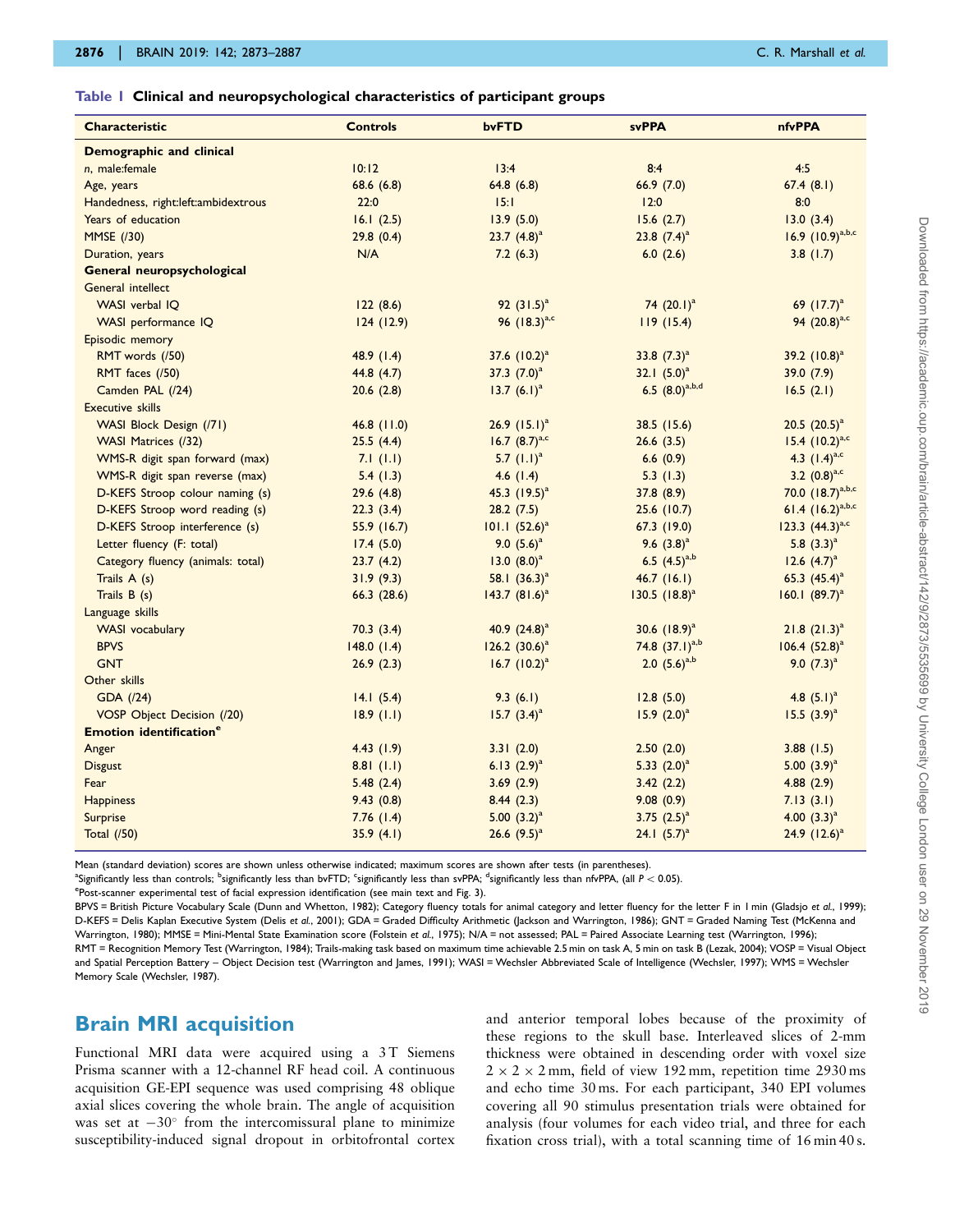Following acquisition of the functional MRI scan, a B0 field map was acquired to allow geometric correction of EPI data for field inhomogeneity distortions (field of view 192 mm, slice thickness 3 mm interleaved, voxel size 2.4  $\times$  2.4  $\times$  3 mm, repetition time 688 ms, echo time 1 4.92 ms, echo time 2 7.38 ms).

To enable structural co-registration of functional MRI data, volumetric brain MRIs were acquired for all patients in the same 3 T Siemens Prisma MRI scanner, using a 64-channel head-and-neck RF coil with a  $T_1$ -weighted sagittal 3D magnetization prepared rapid gradient echo (MPRAGE) sequence (echo time =  $2.93 \text{ ms}$ , inversion time =  $850 \text{ ms}$ , repetition time = 2000 ms), with matrix size  $256 \times 256 \times 208$  and voxel dimensions  $1.1 \times 1.1 \times 1.1$  mm. Parallel imaging (GRAPPA) was used with acceleration factor 2, resulting in an overall scan time of 5 min 6 s.

### Autonomic recordings

Simultaneously with functional MRI data acquisition, heart rate was recorded continuously from the left index finger during scanning using an MRI-compatible pulse oximeter (Siemens, Erlangen, Germany). Pulse oximetry is typically the modality of choice for in-scanner heart rate measurement due to problems with scanner artefact in ECG recordings [\(Critchley](#page-12-0) et al.[, 2005](#page-12-0); Guo et al.[, 2016\)](#page-13-0). In addition, a long-range mount positioned within the bore of the scanner captured the participant's right eye in the periscopic mirror; pupil size was recorded throughout scanning using the eyetracker.

#### Post-scan behavioural testing

Following the scanning session, each participant was shown the 50 facial emotion stimuli presented during scanning, using the Eyelink Experiment Builder software package on a notebook computer. After each video, they were asked to identify the emotion from a list of the five emotions used in the experiment. Responses were recorded for offline analysis. No time limits were imposed on responses, and no feedback was given during the task.

### Analysis of autonomic and behavioural data

Raw heart rate data were analysed offline in MATLAB using a custom script to identify local maxima corresponding to pulse peaks in the waveform. All data were manually inspected to ensure consistency and accuracy of pulse detection. Data from participants with cardiac arrhythmias (e.g. atrial fibrillation) or of insufficient quality were excluded from subsequent heart rate analyses (three healthy controls, four patients with bvFTD, two with svPPA and one with nfvPPA). For each participant, a continuous smoothed heart rate trace was generated by converting each data point to the heart rate corresponding to the inter-beat interval in which it occurred, and then smoothing with a 1-s sliding filter. A heart rate reactivity trace was then generated for each trial by normalizing to the baseline heart rate for that trial, so that all values represented percentage heart rate change from trial baseline. Heart rate change was analysed across eight time-bins at 500-ms intervals from 0.5 s to 4 s from stimulus onset. This heart rate reactivity measure was analysed as the dependent variable in an ANOVA model, incorporating stimulus type and diagnostic

group as fixed factors. Post hoc tests with Bonferroni correction were performed when main effects were found. Visualization of the mean trial heart rate trace for healthy controls showed that there was a consistent cardiac deceleration, with a nadir between 3 and 4 s from stimulus onset [\(Supplementary Fig. 2\)](https://academic.oup.com/brainj/article-lookup/doi/10.1093/brainj/awz204#supplementary-data). A mean heart rate reactivity measure for each participant was therefore defined as the mean change in heart rate from baseline at 3 s from stimulus onset, and this value was entered into the second-level functional MRI analysis to establish the neural basis for between-participant variance in heart rate reactivity.

Pupillometry data were analysed offline using the SR Research Data Viewer software. Pupil reactivity was calculated for each trial as follows:

 $100 \times$  max pupil size during 5 s post stimulus onset / mean pupil size during 1 s prior to stimulus onset (1)

Trials with pupil reactivity values over two standard deviations above the experimental mean (and therefore potentially contaminated by large artefacts, e.g. blinks) and trials with insufficient pupil capture were removed; overall, 17% of trials were excluded from subsequent analysis. Pupil reactivity was analysed for facial emotion and scrambled videos, but not for fixation cross trials, as the large difference in luminance between the video conditions and fixation cross conditions made them unsuitable for direct comparison. An ANOVA model was used to assess main effects on pupil size change of participant group, stimulus condition type and the interaction between the two. Post hoc tests with Bonferroni correction were performed when significant main effects were found. Mean pupil reactivity for each participant was entered into the second-level functional MRI analysis to establish the neural basis for between-participant variance in pupil reactivity.

Emotion identification scores were compared among groups using an ANOVA model, with Bonferroni-corrected post hoc ttests when main effects were found. To explore the effect of deficits in other cognitive domains on emotion identification ability, cardiac reactivity and pupil reactivity, correlations were tested between these parameters and performance on tests of working memory (forward digit span), non-verbal intelligence (WASI Matrices), general executive function (Trail-making B test) and semantic knowledge (British Picture Vocabulary Scale).

A statistical threshold  $P < 0.05$  (Bonferroni-corrected where appropriate for post hoc multiple comparisons) was accepted for all tests.

### Preprocessing and analysis of functional MRI data

Functional MRI data were processed using SPM12 software [\(www.fil.ion.ucl.ac.uk/spm\)](www.fil.ion.ucl.ac.uk/spm) in MATLAB R2014b. The EPI series for each participant was realigned to the first image and unwarped with incorporation of B0 distortion information to correct for field inhomogeneities. The  $T_1$  volumetric image for each participant was registered to their EPI images before segmentation into grey matter, white matter and CSF using the New Segment toolbox of SPM. Forward deformations from the segmentation step were then used to normalize the EPI images into MNI space before smoothing the normalized unwarped EPI images with a 6 mm full-width at half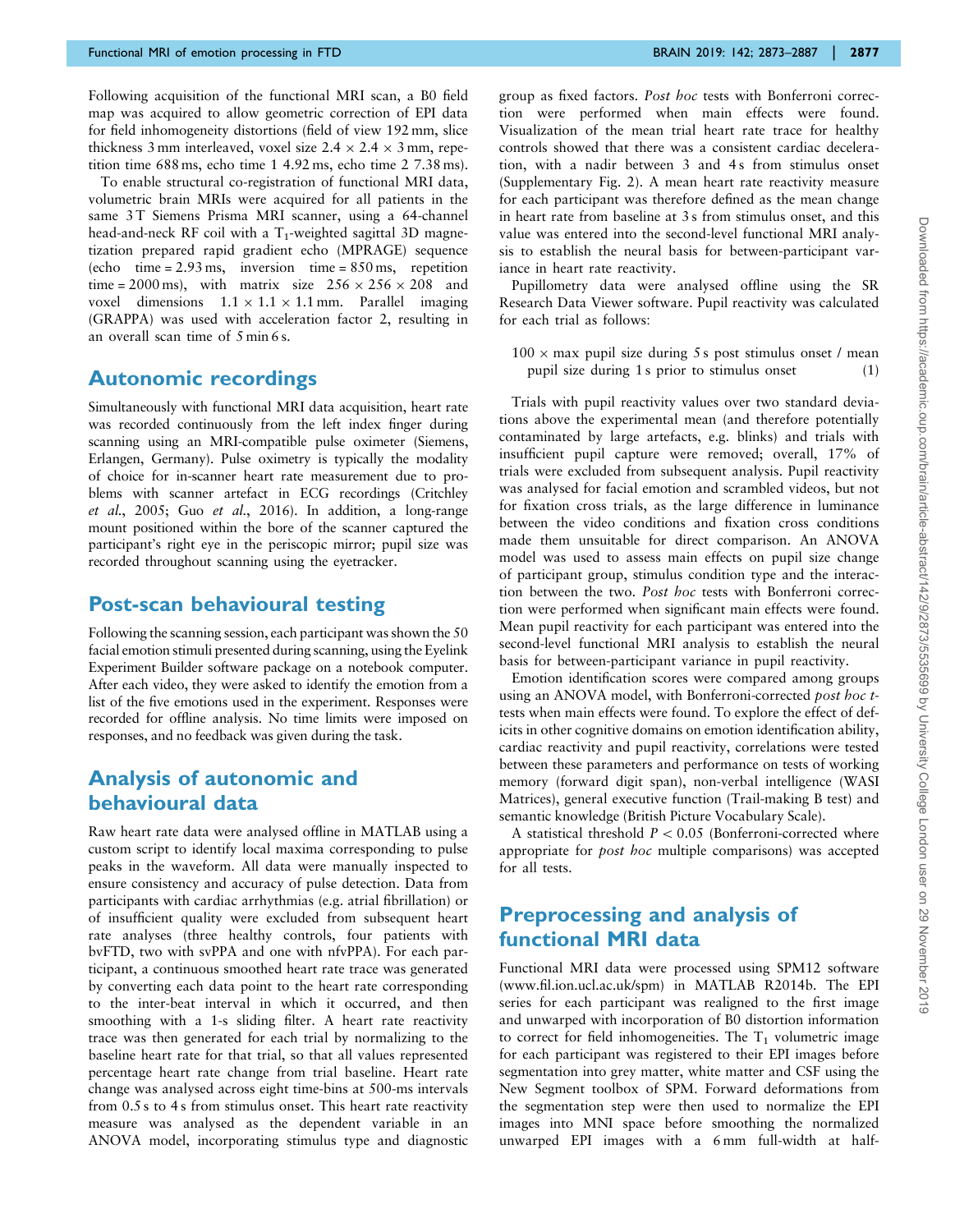maximum Gaussian kernel. Each registration and normalization step was visually checked for quality control; in five participants, preprocessing was repeated with an additional skullstripping step prior to registration.

Preprocessed GE-EPI images were entered into a first-level analysis for each participant incorporating the experimental conditions as separate regressors, modelled as a boxcar across the duration of each individual trial, and convolved with the canonical haemodynamic response function. Six head motion parameters were included as covariates of no interest. A liberal masking threshold of 0.1 was used at first level, to ensure that regions showing atrophy in some participants were not entirely excluded from the second-level analysis, where a majority threshold mask was applied (see [Supplementary material](https://academic.oup.com/brainj/article-lookup/doi/10.1093/brainj/awz204#supplementary-data) for more detail on preprocessing performance in the presence of atrophy). T contrasts between conditions were generated from the first-level analysis: the contrast of facial emotion  $>$  fixation cross conditions was used to assess sensory processing of dynamic facial expressions, and the contrast of facial emotion  $>$  scrambled video conditions was used to assess decoding of facial emotions. The contrasts of positive facial emotion  $>$  negative facial emotion and negative facial emotion > positive facial emotion were used to assess valence-specific activation patterns (happiness and surprise were defined as positive emotions, anger, disgust and fear were defined as negative emotions.

In the second-level analysis, T contrasts from the first-level analysis were entered into a full factorial model incorporating all participants, with diagnostic group as a level variable. Masking was performed with a study-specific majority threshold mask [\(Ridgway](#page-13-0) et al., 2009). The effects of experimental conditions were modelled by assessing T contrasts for effect of condition across all participants, and F contrasts to detect group differences. Where main effects of participant group were found in the F contrast, group differences were assessed by generating beta plots incorporating all voxels in the relevant cluster. Beta plots for primary visual cortex were also generated to examine whether there were any between-group differences in primary afferent processing.

To establish the neural basis for between-participant differences in emotion identification ability and autonomic responses, total emotion identification score or mean physiological response parameter for each participant was incorporated as a second-level covariate, assessing T contrasts within each participant group separately to establish haemodynamic responses that explained variance in these parameters within each disease group (i.e. syndromic-specific predictors of response rather than activation differences between groups). For emotion identification ability, British Picture Vocabulary Scale scores for each participant were included as a covariate to remove variance attributable to semantic deficits. For cardiac responses, both negative (parasympathetic) and positive (sympathetic) correlations with heart rate change were assessed [\(Beissner](#page-12-0) *et al.*, 2013). Although the precise neural inputs responsible for heart rate changes could not be measured (e.g. cardiac acceleration could be due to increased sympathetic input or decreased parasympathetic input), we used cardiac acceleration as a proxy for an overall shift in favour of sympathetic tone and vice versa (Paulus et al.[, 2016\)](#page-13-0).

For all functional MRI analyses, we applied a cluster-defining uncorrected significance threshold  $P < 0.005$ ; this cluster-defining threshold was selected according to evidence that it provides the

optimal balance between the risks of type I and type II errors ([Lieberman and Cunningham, 2009](#page-13-0)). The significance of blood oxygen level-dependent (BOLD) changes was assessed at two thresholds: at cluster level  $P < 0.05$ , after family-wise error (FWE) correction for multiple comparisons over the whole brain; and at peak voxel level  $P_{\text{FWE}} < 0.05$  within pre-specified anatomical regions of interest. These thresholds are complementary, allowing detection of robust, potentially novel associations (over the whole brain) while also incorporating prior hypotheses about likely regional associations, informed by previous work. Anatomical regions of interest were defined separately for each analysis based on previous evidence in the healthy brain and in FTD cohorts: for sensory processing of dynamic facial expressions, this region comprised fusiform face area, MT/V5, posterior superior temporal sulcus and middle temporal gyrus ([Haxby and](#page-13-0) [Gobbini, 2011](#page-13-0); Alcalá-López et al., 2017); for identification of facial emotions, fusiform gyrus, anterior cingulate, insula, frontal operculum and anteromedial temporal lobe (Zahn et al.[, 2007;](#page-14-0) [Jabbi and Keysers, 2008](#page-13-0); Alcalá-López et al., 2017); and for autonomic reactivity, fusiform gyrus, anteromedial temporal lobe, anterior cingulate and insula ([Critchley](#page-12-0) et al., 2005; [Beissner](#page-12-0) et al., [2013](#page-12-0); [Cersosimo and Benarroch, 2013](#page-12-0); [Fletcher](#page-13-0) et al., 2016).

A study-specific mean brain image generated from all participants' normalized  $T_1$  MRIs was used to display SPM results thresholded at uncorrected threshold  $P < 0.005$  for display purposes.

### Data availability

The data that support the findings of this study are available on request from the corresponding author. The data are not publicly available as they include information that could compromise the privacy of the research participants.

### **Results**

### General characteristics of participant groups

Participant groups did not differ significantly in age, gender or years of education (suggesting they were likely to be well matched for premorbid IQ), and patient groups had similar symptom durations.

### Identification of facial emotions

Performance data for the post-scan emotion identification task are presented in [Table 1](#page-3-0) and [Fig. 3.](#page-9-0) There were main effects of participant group  $[F(3) = 49.9, P < 0.001]$  and emotion type  $[F(4) = 26.0, P < 0.001]$ , but no significant interaction between group and emotion  $[F(12) = 1.55]$ ,  $P = 0.10$ ]. Post hoc tests demonstrated impaired emotion identification in all disease groups relative to healthy controls (all  $P_{\text{Bonf}} < 0.001$ ) and in the svPPA group relative to the bvFTD group ( $P_{\text{Bonf}} = 0.038$ ). Across the combined participant cohort, identification scores were higher for disgust and happiness than for other emotions (all pairwise comparisons  $P_{\text{Bonf}} < 0.001$ ); while scores for anger identification were lower than those for fear ( $P_{\text{Bonf}} = 0.046$ ) and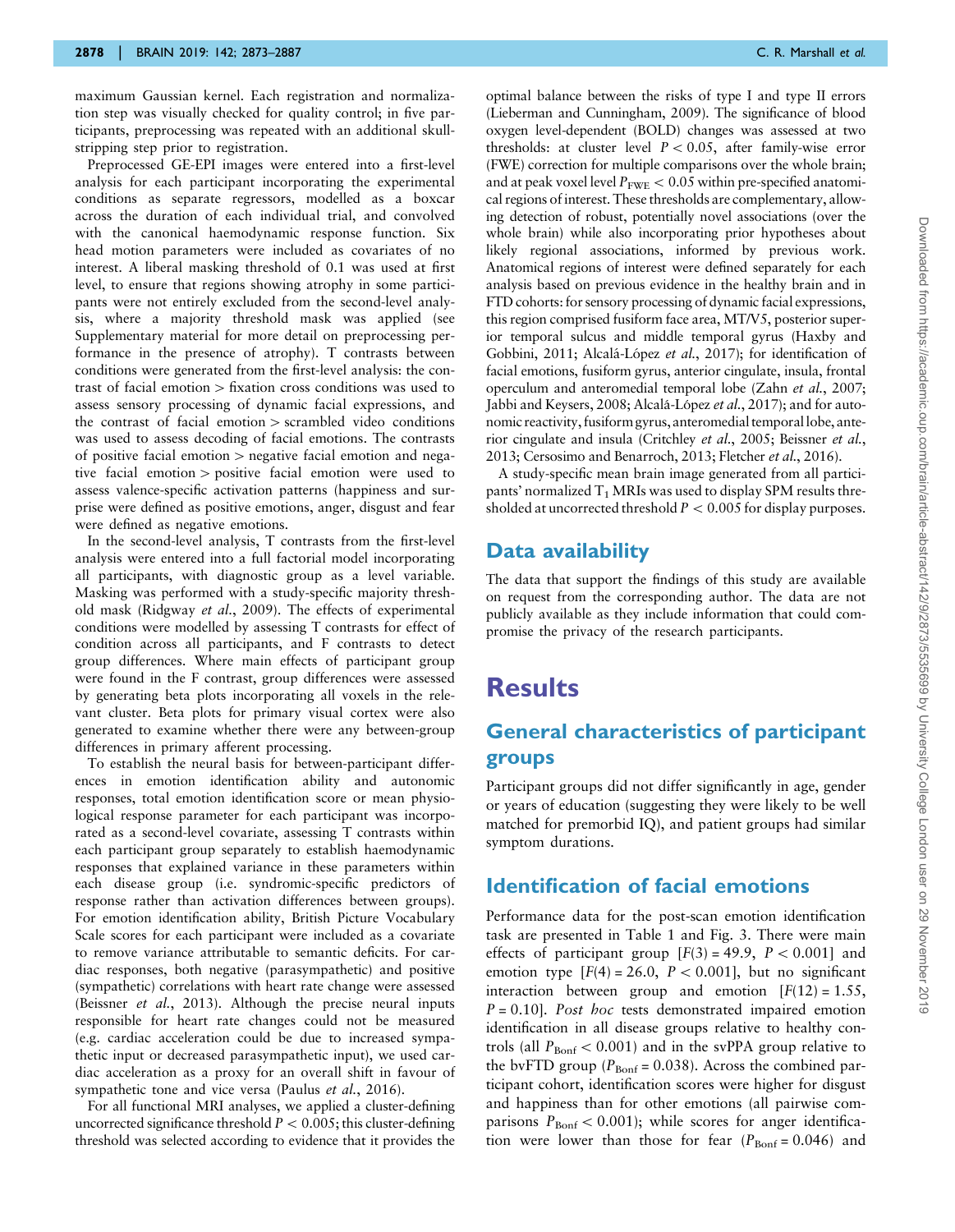surprise ( $P_{\text{Bonf}} = 0.012$ ). Overall emotion identification ability correlated significantly with working memory (forward digit span;  $P = 0.002$ ), general executive function (Trailmaking B score;  $P < 0.001$ ), non-verbal intelligence (WASI Matrices score;  $P = 0.001$ ) and semantic competence (British Picture Vocabulary Scale score;  $P < 0.001$ ).

#### Cardiac reactivity

Participant groups did not differ in mean heart rate during the period of recording  $[F(3) = 1.23, P = 0.32]$ , nor in overall heart rate variability [indexed as the variance of interbeat intervals;  $F(3) = 0.756$ ,  $P = 0.525$ ].

In the healthy control group, a consistent cardiac deceleration was shown for all stimulus conditions (one-sample t-test,  $P < 0.001$ ). There was a main effect of stimulus condition on cardiac reactivity  $[F(2) = 6.3, P = 0.002]$ , post hoc tests showing that greater cardiac deceleration occurred for emotional facial expressions than scrambled videos  $(P_{\text{Bonf}} = 0.033)$  and fixation crosses  $(P_{\text{Bonf}} = 0.009)$ , with no significant difference between scrambled video and fixation cross conditions ( $P_{\text{Bonf}} = 1$ ). Considering facial emotions separately, the healthy control group showed a main effect of emotion type on cardiac reactivity  $[F(6) = 11.35, P < 0.001]$ . Post hoc tests revealed that cardiac deceleration was greater for happiness than other emotions (all individual pairwise comparisons  $P_{\text{Bonf}} < 0.001$ ). No other emotion-specific differences were identified in the healthy control group.

Across all participants, cardiac reactivity showed main effects of participant group  $[F(3) = 10.12 \text{ } P < 0.001]$ , stimulus type  $[F(6) = 12.89, P < 0.001]$  and a significant interaction of group and stimulus type  $[F(18) = 3.21, P < 0.001]$ . Relative to healthy controls, cardiac deceleration to visual stimuli was significantly attenuated in each patient group (all *post hoc* pairwise comparisons  $P_{\text{Bonf}} < 0.007$ ). There were no significant differences between patient groups (all  $P_{\text{Bonf}} > 0.4$ ). Mean cardiac responses to visual stimuli in each participant group are presented in [Fig. 4;](#page-11-0) data for each stimulus type and participant group separately are presented in [Supplementary Fig. 3.](https://academic.oup.com/brainj/article-lookup/doi/10.1093/brainj/awz204#supplementary-data)

There were no significant correlations between cardiac reactivity and neuropsychological measures of working memory, general executive function, non-verbal intelligence or semantic competence (all  $P > 0.3$ ).

#### Pupil reactivity

There were main effects on pupil responses to video stimuli from both participant group  $[F(3) = 8.714, P < 0.001]$  and stimulus condition  $[F(5) = 3.149, P = 0.008]$ , but no significant interaction between group and condition  $[F(15) = 0.91, P = 0.55]$ . Post hoc tests revealed that pupil reactivity was significantly less for scrambled videos than for facial emotions ( $P < 0.001$ ), but did not differ between facial emotions (all  $P > 0.08$ ). Relative to healthy controls, pupil responses to visual stimuli were significantly reduced

in the nfvPPA group ( $P_{\text{Bonf}} < 0.001$ ) but not the svPPA group ( $P_{\text{Bonf}} = 0.078$ ) or bvFTD group ( $P_{\text{Bonf}} = 1$ ). Mean pupil responses to visual stimuli in each participant group are displayed in [Fig. 5;](#page-12-0) pupillary responses in each stimulus condition are presented in [Supplementary Fig. 4.](https://academic.oup.com/brainj/article-lookup/doi/10.1093/brainj/awz204#supplementary-data)

There were no significant correlations between pupil reactivity and neuropsychological measures of working memory, general executive function, non-verbal intelligence or semantic competence (all  $P > 0.12$ ).

#### Functional neuroanatomy

Functional neuroanatomical correlates of viewing and identifying facial emotions are shown in [Table 2](#page-7-0) and [Figs 1–](#page-8-0)[3](#page-9-0) and correlates of autonomic reactivity are shown in [Table 3](#page-10-0) and [Figs 4](#page-11-0) and [5.](#page-12-0)

Across the combined participant cohort, early visual processing (video $>$ fixation cross condition) was associated with bi-hemispheric activation of primary visual cortex, while facial emotion-specific sensory processing (facial emo $tion$   $>$  scrambled mosaic condition) was associated with bihemispheric activation of fusiform face area [\(Kanwisher](#page-13-0) et al.[, 1997](#page-13-0)) and a cluster of association cortices including MT/V5 [\(Dumoulin](#page-12-0) et al., 2000), angular gyrus, posterior superior temporal sulcus and middle temporal gyrus ([Fig. 1](#page-8-0)). Valence-specific contrasts revealed greater activation of early visual processing areas by positive emotions (bilateral cuneus; positive emotion  $\ge$  negative emotion contrast), and greater activation of higher visual processing areas associated with face and biological motion detection by negative emotions (bilateral fusiform, right lingual gyrus and MT/V5; negative emotion  $>$  positive emotion contrast).

Activation of primary visual cortex did not differ between participant groups. However, activation of right fusiform and temporo-occipital junctional cortices showed a main effect of participant group: beta plots ([Fig. 2](#page-9-0)) revealed reduced posterior middle temporal gyrus activation relative to healthy controls in the bvFTD and nfvPPA groups, and reduced fusiform activation relative to healthy controls in all syndromic groups.

Activations predicting facial emotion identification performance after covarying for semantic competence were found in syndrome-specific loci ([Fig. 3](#page-9-0)): for the bvFTD group, left anterior insula and caudate; for the svPPA group, right temporal polar cortex; and for the nfvPPA group, right frontal operculum.

Complex syndromic activation profiles correlating with autonomic reactivity were identified [\(Figs 4](#page-11-0) and [5](#page-12-0)). Within the svPPA group, cardiac deceleration (reflecting parasympathetic activity) was associated with activation of fusiform gyrus bilaterally, left middle temporal and superior frontal gyri; while pupil dilatation was associated with activation of fusiform and angular gyri bilaterally and left temporal pole. Within the nfvPPA group, cardiac deceleration was associated with activation of medial prefrontal cortex bilaterally, right superior temporal sulcus, insula and anterior cingulate and left frontal operculum; while cardiac acceleration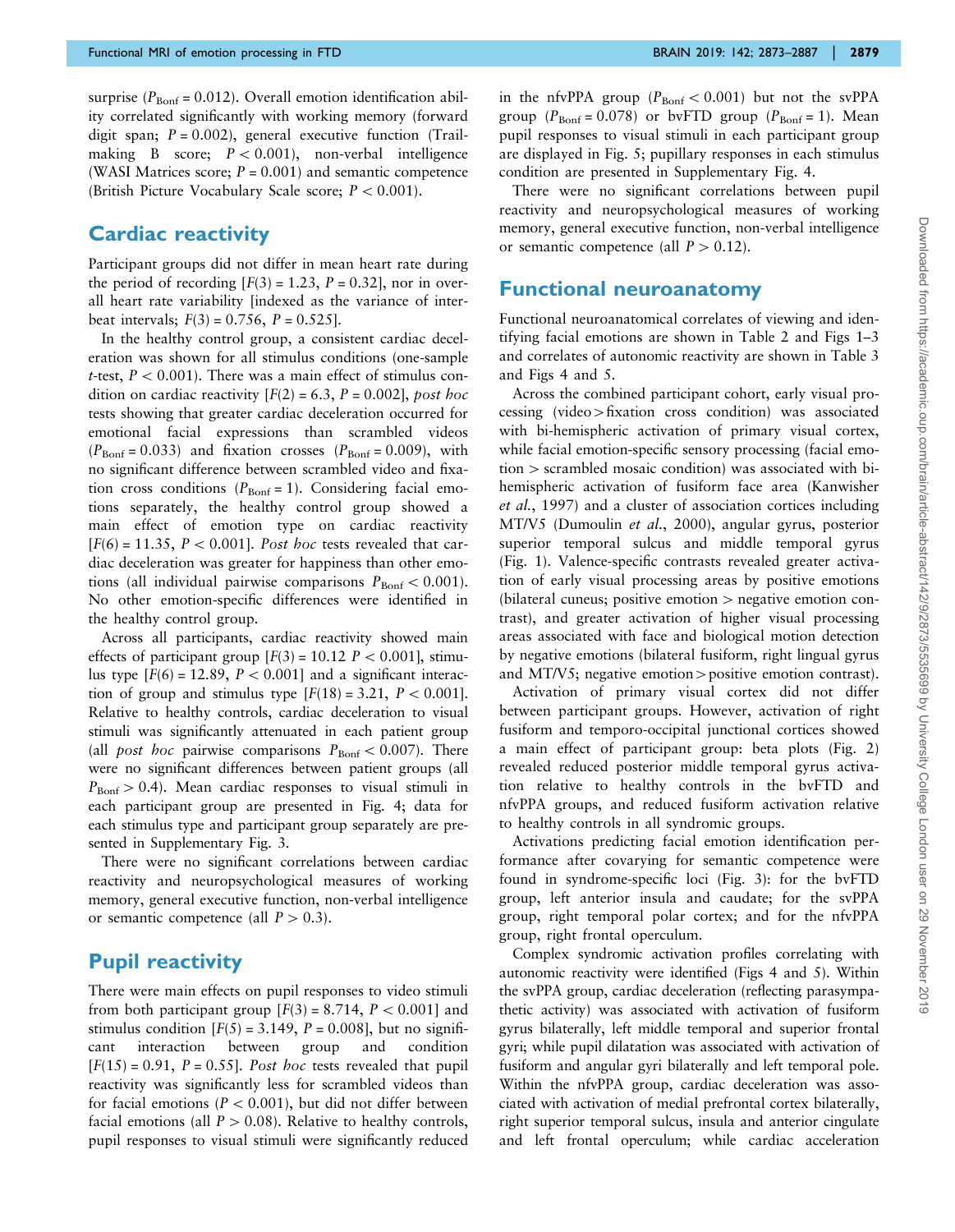<span id="page-7-0"></span>

|  | Table 2  Functional neuroanatomical associations of viewing dynamic facial emotions |  |  |  |  |
|--|-------------------------------------------------------------------------------------|--|--|--|--|
|  |                                                                                     |  |  |  |  |

| <b>Group</b> | <b>Region</b>                                                                 | <b>Side</b>  | <b>Cluster (voxels)</b> | Peak (mm)        |       |                | $P_{\text{FWE}}$ |
|--------------|-------------------------------------------------------------------------------|--------------|-------------------------|------------------|-------|----------------|------------------|
|              |                                                                               |              |                         | $\boldsymbol{x}$ | y     | z              |                  |
|              | Early visual processing: effect of condition <sup>a</sup>                     |              |                         |                  |       |                |                  |
| All          | Primary visual cortex                                                         | Right        | 279                     | 15               | $-94$ | 4              | < 0.001          |
|              |                                                                               | Left         |                         | $-12$            | 91    | $\overline{2}$ |                  |
|              | Facial emotion processing: effect of condition <sup>b</sup>                   |              |                         |                  |       |                |                  |
| All          | Area MT/V5                                                                    | <b>Right</b> | 345                     | 51               | $-70$ | $\overline{2}$ | < 0.001          |
|              | Superior temporal sulcus /<br>middle temporal gyrus                           | Right        |                         | 57               | $-34$ | $\overline{2}$ |                  |
|              | Angular gyrus                                                                 | <b>Right</b> | -                       | 63               | $-58$ | 4              |                  |
|              | Fusiform gyrus                                                                | Right        | 71                      | 42               | $-46$ | $-16$          | $0.001*$         |
|              |                                                                               | Left         | 62                      | $-42$            | $-52$ | $-19$          | $0.021*$         |
|              | Area MT/V5                                                                    | Left         | 87                      | 45               | $-58$ | $\mathbf{H}$   | $0.010*$         |
|              | <b>Facial emotion processing: positive &gt; negative emotions<sup>c</sup></b> |              |                         |                  |       |                |                  |
| All          | <b>Cuneus</b>                                                                 | Left         | 254                     | $-3$             | $-88$ | 23             | 0.001            |
|              | Cuneus                                                                        | Right        |                         | 6                | $-82$ | 38             |                  |
|              | Facial emotion processing: negative > positive emotions <sup>d</sup>          |              |                         |                  |       |                |                  |
| All          | Inferior occipital gyrus                                                      | <b>Right</b> | 157                     | 24               | $-88$ | $\overline{2}$ | 0.019            |
|              | Lingual gyrus                                                                 | Right        |                         | 15               | $-91$ | $-4$           |                  |
|              | Fusiform gyrus                                                                | Right        | -                       | 21               | $-82$ | $-7$           |                  |
|              | Area MT/V5                                                                    | <b>Right</b> | 25                      | 48               | $-64$ | $\overline{2}$ | $0.045*$         |
|              | Fusiform gyrus                                                                | Left         | 32                      | $-27$            | $-88$ | $-10$          | $0.031*$         |
|              | Facial emotion processing: effect of group <sup>e</sup>                       |              |                         |                  |       |                |                  |
| All          | Area MT/V5                                                                    | Right        | 145                     | 54               | $-67$ | $-4$           | 0.001            |
|              | Middle temporal gyrus                                                         | Right        | $-$                     | 60               | $-55$ | $\mathbf{H}$   |                  |
|              | Fusiform gyrus                                                                | Right        | 32                      | 42               | $-46$ | $-16$          | $0.020*$         |

The table presents functional MRI correlates for the individual specified contrasts across the combined participant cohort (all groups). Voxel coordinates of local maxima within significant clusters are in standard MNI stereotactic space. P-values represent cluster-level FWE-corrected values over the whole brain, except \*peak level FWE-corrected within prespecified regions of interest.

Key contrasts were formed as follows.

<sup>a</sup>T contrast facial emotion > fixation cross; <sup>b</sup>T contrast facial emotion > mosaic; 'T contrast positive emotion > negative emotion; <sup>d</sup>T contrast negative emotion > positive emotion; <sup>e</sup>F contrast facial emotion > mosaic.

(reflecting sympathetic activity) was associated with activation of right temporo-parietal junction and orbitofrontal cortex, left insula and brainstem (central pons in the vicinity of locus coeruleus, parabrachial complex and ventrolateral medulla); and pupil dilatation was associated with activation of right anterior cingulate. No significant associations of autonomic reactivity were identified in the healthy control or bvFTD groups at the prescribed threshold.

### **Discussion**

Here we have shown that canonical FTD syndromes have functional neuroanatomical signatures across three core dimensions of facial emotion processing—perceptual decoding, explicit categorization and autonomic arousal. These signatures map onto the hierarchical network architecture implicated in the processing of socio-emotional signals in the healthy brain (Alcalá-López et al., 2017).

Despite consistent activation of primary visual cortex [\(Fig. 1\)](#page-8-0), activation of fusiform and occipito-temporal junctional cortices was differentially attenuated across FTD syndromic groups [\(Fig. 2\)](#page-9-0). In the healthy brain, fusiform gyrus and area MT/V5

participate in a 'visual-sensory' processing network (Alcalá-López et al.[, 2017](#page-12-0)) that encodes facial expressions and other dynamic signals [\(Vuilleumier](#page-14-0) et al., 2001; Kilts et al.[, 2003](#page-13-0); [Pelphrey](#page-13-0) et al., 2007; [Haxby and Gobbini, 2011; Foley](#page-13-0) et al., [2012\)](#page-13-0) while posterior middle temporal gyrus (together with superior temporal sulcus) is a multimodal hub linking encoding of dynamic stimulus features to higher-order associative processes such as behavioural context and theory of mind [\(Said](#page-13-0) et al.[, 2010;](#page-13-0) Deen et al.[, 2015](#page-12-0); Alcalá-López et al., 2017; [Schuwerk](#page-14-0) et al., 2017; [Ballotta](#page-12-0) et al., 2018). In line with previous evidence in the healthy brain ([Fusar-Poli](#page-13-0) et al., 2009), our data further demonstrate emotion specificity at the level of visual analysis, reflecting the neural resources required to differentiate the valence of facial expressions: positively-valenced (smiling) faces can be distinguished perceptually from other expressions based on elementary configurational feature decoding in early visual areas, whereas differentiation of negativelyvalenced facial expressions demands a more fine-grained categorical analysis, engaging higher order visual cortices (fusiform gyrus and MT/V5).

Our findings extend previous work in bvFTD [\(Virani](#page-14-0) et al., [2013;](#page-14-0) [DeWinter](#page-12-0) et al., 2016), demonstrating that nfvPPA (but not svPPA) is also associated with reduced engagement of the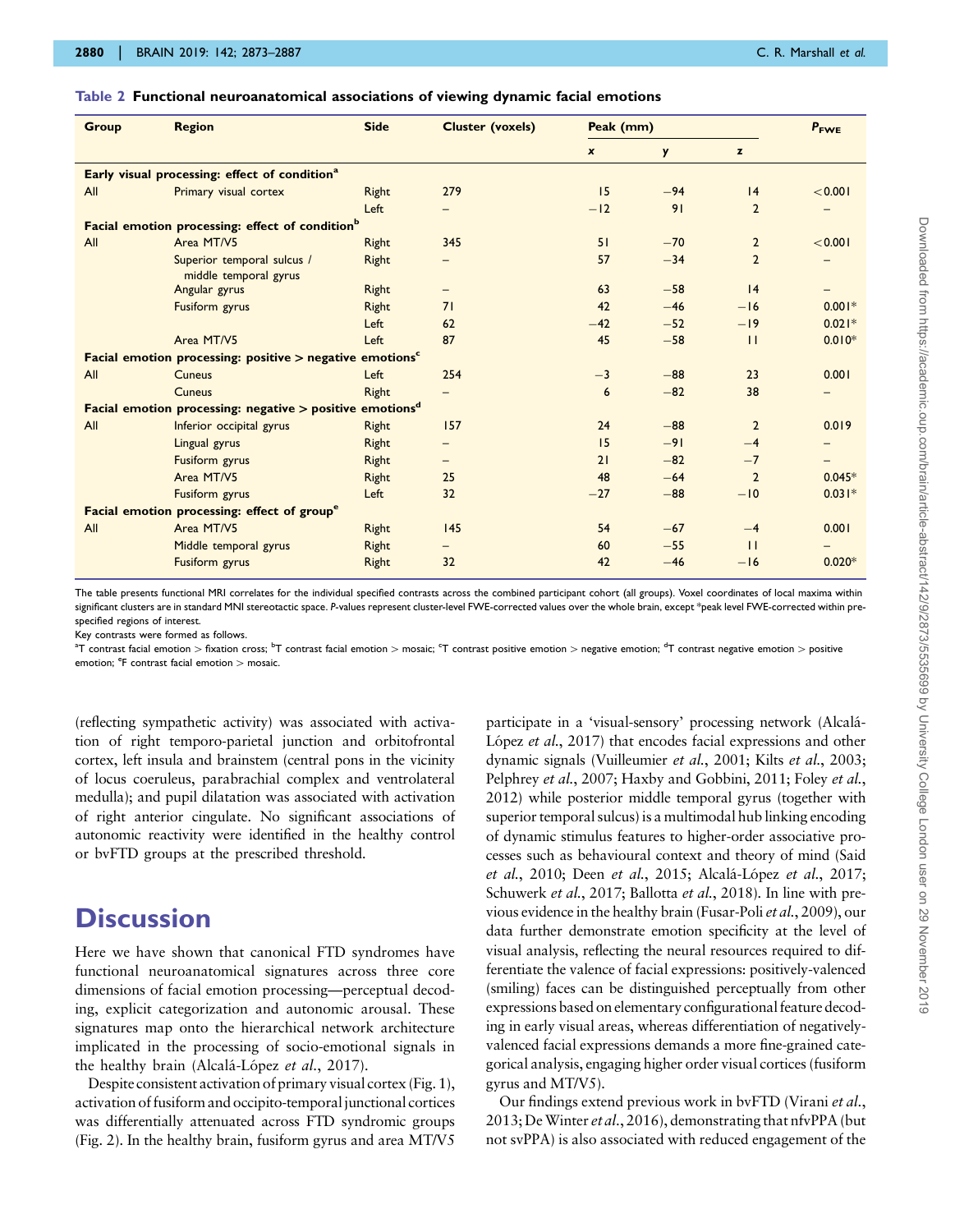<span id="page-8-0"></span>

Figure 1 Functional neuroanatomy of facial emotion viewing: effect of condition. Statistical parametric maps (SPMs) of T contrasts for effect of condition across all participants for early visual processing (visual stimulus > fixation cross contrast; left) and facial emotion processing (contrasts for all facial expressions  $>$  dynamic mosaic baseline, positive facial expressions  $>$  negative expressions, negative facial expressions > positive expressions) together with a plot (bottom left) of effect sizes (beta-values) demonstrating consistent activation of bilateral primary visual cortex across participant groups (box and whisker plots display median, interquartile range, minimum and maximum values, with outliers appearing as red crosses). SPMs are thresholded at the cluster-defining threshold of  $P < 0.005$  uncorrected and displayed on sections of the structural group mean  $T_1$ -weighted template brain image. The plane of each section (in mm in MNI space) is shown in the top right of each image; axial sections show the left hemisphere on the top and the coronal section shows the left hemisphere on the left. The colour bar codes Tvalues (the same range applies to SPMs in other figures, unless otherwise indicated). bv = patient group with bvFTD; con = healthy control group;  $nfv =$  patient group with nfvPPA; sv = patient group with svPPA.

temporo-occipital hub for dynamic facial expression processing while all major FTD syndromes lead to reduced activity in fusiform face-responsive cortex. Moreover, visual cortical responses were not the key drivers of emotional identification performance. Consistent with previous work ([Hutchings](#page-13-0) et al.[, 2017](#page-13-0)), this was impaired across FTD syndromes but predicted by syndrome-specific activation of more anterior cortical regions linked to visual association areas ([Alcala´-](#page-12-0) López et al.[, 2017\)](#page-12-0) [\(Fig. 3](#page-9-0)): anterior insula and caudate in bvFTD, anterior temporal cortex in svPPA and frontal operculum in nfvPPA. These distinct neuroanatomical associations suggest that the mechanism of impaired emotion categorization may differ between syndromes and arise at different levels of the processing hierarchy (Alcalá-López et al., 2017). Emotion identification in the bvFTD and nfvPPA groups was driven by activation of intermediate-integrative network elements: anterior insula plays a key role in integrating body state representations and affective judgements [\(Jabbi and](#page-13-0) [Keysers, 2008;](#page-13-0) [Craig, 2009](#page-12-0)), while both caudate and frontal operculum have been implicated in motoric processing of dynamic emotional faces, providing a substrate for 'mirror' activity supporting empathic emotion identification ([Montgomery](#page-13-0) et al., 2009; Said et al.[, 2010;](#page-13-0) [Trinkler](#page-14-0) et al., [2017\)](#page-14-0). In contrast, emotion identification in the svPPA group was determined by a core element of the higher associative network in right anterior temporal lobe, which instantiates

social concepts and person-specific semantics ([Zahn](#page-14-0) et al., [2007](#page-14-0); Olson et al.[, 2013](#page-13-0)).

The autonomic findings here amplify mounting evidence for central autonomic dysregulation in FTD (Joshi [et al.](#page-13-0), [2014](#page-13-0), [2017](#page-13-0); [Fletcher](#page-13-0) et al., 2015b; Guo et al.[, 2016;](#page-13-0) [Marshall](#page-13-0) *et al.*, 2017, [2018](#page-13-0)*a*). The neuroanatomical associations of cardiac responses here conformed broadly to the partitioning of cerebral sympathetic and parasympathetic regulatory mechanisms in previous studies of the healthy brain [\(Beissner](#page-12-0) et al., 2013). Cardiac parasympathetic reactivity to facial emotions was impaired in all FTD syndromes, while pupil reactivity was impaired in nfvPPA. Our neuroanatomical findings support distinct mechanisms of altered autonomic reactivity in svPPA and nfvPPA. In the svPPA group, this was mediated by fusiform together with posterior temporo-parietal, temporal polar and prefrontal cortices, previously linked to parasympathetic autonomic responses and pupillary visuomotor tracking ([Critchley](#page-12-0) et al., 2005; [Beissner](#page-12-0) et al., 2013; [Hosseini](#page-13-0) et al.[, 2017](#page-13-0)); while in the nfvPPA group, autonomic responses were mediated by cingulo-insular and inferior frontal integrative and higher-order dorsal fronto- and temporo-parietal associative areas conjointly with brainstem sympathetic and parasympathetic pathways ([Critchley](#page-12-0) et al.[, 2005; Beissner](#page-12-0) et al., 2013; Alcalá-López et al., [2017](#page-12-0)). The lack of a group-level functional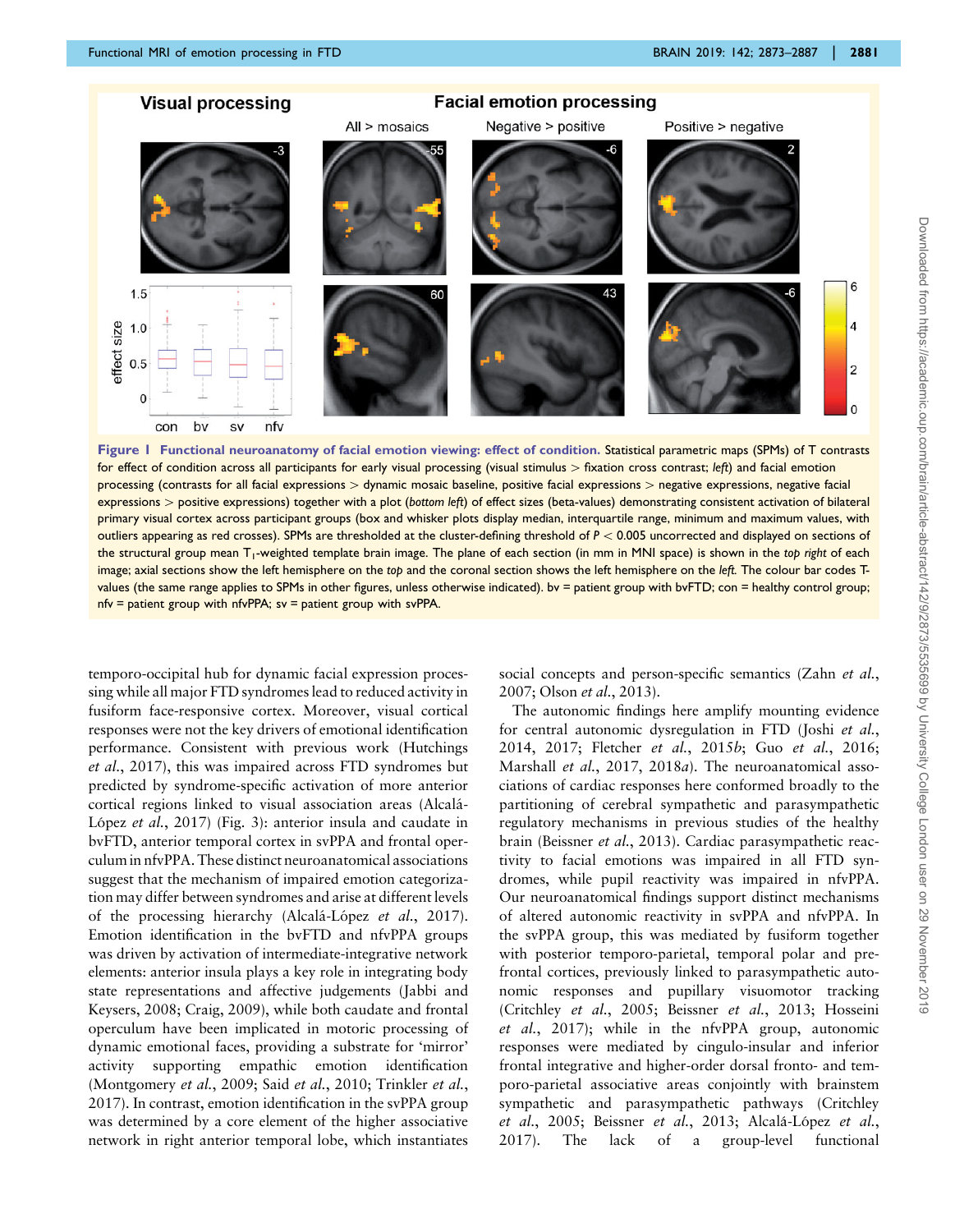

<span id="page-9-0"></span>

Figure 2 Functional neuroanatomy of facial emotion viewing: effect of participant group. Statistical parametric maps (SPMs) for the F-contrast (main effect of participant group; facial  $e$ emotion  $>$  dynamic mosaic contrast; top row), together with plots of effect sizes (beta-values) demonstrating differential patterns of attenuated BOLD response across groups in the two significant clusters (bottom row; box and whisker plots display median, interquartile range, minimum and maximum values, with outliers appearing as red crosses). SPMs are thresholded at the clusterdefining threshold of  $P < 0.005$  and displayed on sections of the structural group mean  $T_1$ -weighted template brain image. The plane of each section (in mm in MNI space) is shown in the top right of each image; the coronal section shows the right hemisphere on the right. by  $=$  patient group with bvFTD; con  $=$  healthy control group;  $FG =$  fusiform gyrus; MTG = middle temporal gyrus; nfv = patient group with nfvPPA; sv = patient group with svPPA.

neuroanatomical correlate of cardiac hyporeactivity for the bvFTD group may reflect the pathological and structural neuroanatomical heterogeneity of this syndrome [\(Warren](#page-14-0) et al.[, 2013](#page-14-0)a).

Whereas all three FTD syndromes were associated with impaired explicit identification of facial expressions and reduced engagement of face-responsive fusiform cortex, their distinctive syndromic profiles of higher-order evaluative and autonomic dysfunction corroborate previous studies of neural network organization in the healthy brain [\(Critchley](#page-12-0) et al., 2005; [Beissner](#page-12-0) et al., 2013; Alcalá-López et al.[, 2017](#page-12-0)). In bvFTD, core network dysfunction centred on middle temporal gyrus, anterior insula and dorsal striatum: regions integral to the integration of bodily and relevant environmental signals with output behaviours, including mental state judgments. This is in line with previous evidence for profoundly disturbed emotional mimesis and homeostatic signalling in this syndrome ([Marshall](#page-13-0) et al.[, 2018](#page-13-0)a, b) and also with the cardiac parasympathetic deficit here. In svPPA, core network dysfunction centres on



Figure 3 Emotion identification: behavioural results and functional neuroanatomy. The figure displays statistical parametric maps (SPMs) for the T-contrast (facial emotion  $>$  dynamic mosaic) in each patient group, with score on the post-scanner emotion identification task as predictor variable in order to show the key determinants of identification ability separately within each group (top left, bottom), together with a plot showing performance (per cent correct) on the emotion identification task by participant group (top right; box and whisker plots display median, interquartile range, minimum and maximum values, with outliers appearing as red crosses). SPMs are thresholded at the cluster-defining threshold of  $P < 0.005$  uncorrected (all loci displayed on the sections shown were significant at  $P_{\text{FWE}}$  < 0.05 at whole brain or in pre-specified regions of interest (see [Table 3](#page-10-0) for details) and displayed on sections of the structural group mean  $T_1$ -weighted template brain image. The plane of each section (in mm in MNI space) is shown in the top right of each image; the axial section shows the left hemisphere on the left. by  $=$  patient group with bvFTD; con  $=$  healthy control group; nfv = patient group with nfvPPA; sv = patient group with svPPA.

areas (notably, anterior temporal cortex) involved in appraisal of salient socio-emotional and other environmental stimuli, and implicated both in emotion categorization and autonomic reactivity [\(Fletcher](#page-13-0) et al., 2015b, [2016](#page-13-0)). In nfvPPA, core frontal opercular dysfunction underpins deficits of both cognitive and autonomic emotional responses, embedded in a distributed cortico-subcortical signature of autonomic dysregulation that extends to brainstem effector circuitry: this aligns with previous evidence for autonomic hyporeactivity in nfvPPA (Fletcher et al.[, 2015](#page-13-0)a, b; [Marshall](#page-13-0) et al., 2018a). Moreover, the syndrome of nfvPPA is often a variant of progressive supranuclear palsy ([Josephs and Duffy, 2008](#page-13-0)), with associated midbrain atrophy. This is one possible explanation for the selective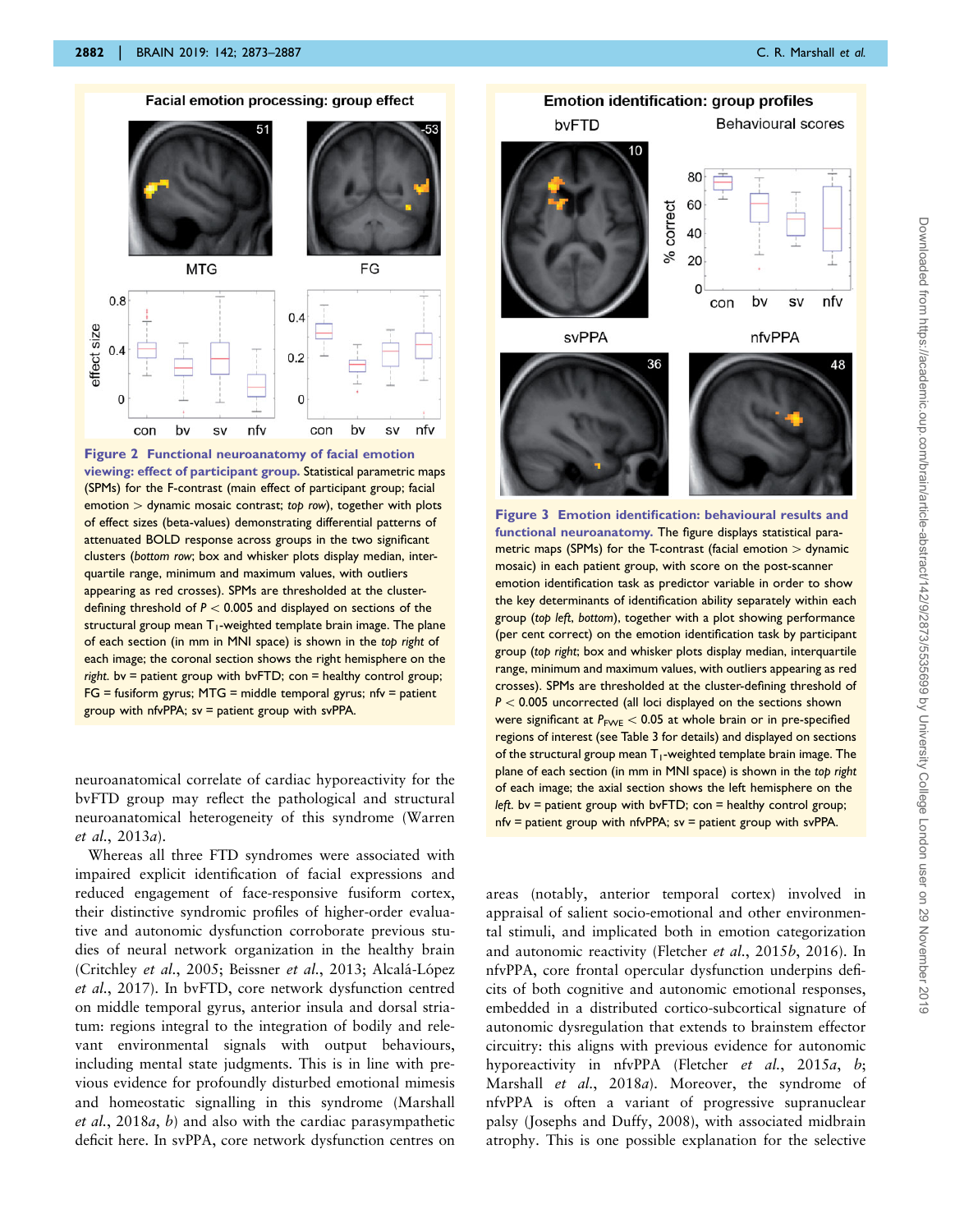<span id="page-10-0"></span>

| Table 3 Functional neuroanatomical associations of emotion identification and physiological responses |  |
|-------------------------------------------------------------------------------------------------------|--|
|-------------------------------------------------------------------------------------------------------|--|

| <b>Group</b>          | <b>Region</b>                                                             | <b>Side</b> | <b>Cluster (voxels)</b>  | Peak (mm)        |                |              | P <sub>FWE</sub>         |
|-----------------------|---------------------------------------------------------------------------|-------------|--------------------------|------------------|----------------|--------------|--------------------------|
|                       |                                                                           |             |                          | $\boldsymbol{x}$ | y              | z            |                          |
|                       | Emotion identification performance (after covarying for semantic ability) |             |                          |                  |                |              |                          |
| bvFTD                 | Anterior insula                                                           | Left        | 167                      | $-24$            | 29             | $\mathbf{H}$ | 0.009                    |
|                       | Caudate                                                                   | Left        | $\qquad \qquad -$        | $-15$            | $\mathbf{H}$   | 8            |                          |
| svPPA                 | Temporal pole                                                             | Right       | $\overline{4}$           | 36               | $\overline{2}$ | $-37$        | $0.015*$                 |
| nfvPPA                | Frontal operculum                                                         | Right       | 100                      | 48               | $\mathbf{H}$   | $\mathbf{H}$ | $0.023*$                 |
|                       | Cardiac parasympathetic activity <sup>a</sup>                             |             |                          |                  |                |              |                          |
| svPPA                 | Fusiform gyrus                                                            | Left        | 166                      | $-36$            | $-28$          | $-16$        | 0.008                    |
|                       | Middle temporal gyrus                                                     | Left        | 142                      | $-57$            | $-49$          | $-16$        | 0.019                    |
|                       | Superior frontal gyrus                                                    | Left        | 3                        | $-18$            | $-1$           | 68           | 0.028                    |
|                       | Fusiform gyrus                                                            | Right       | 49                       | 8                | $-76$          | $-16$        | $0.033*$                 |
| nfvPPA                | Dorsolateral prefrontal                                                   | Right       | 3023                     | 36               | 38             | 17           | < 0.001                  |
|                       | Medial prefrontal                                                         | Right       |                          | 8                | 22             | 49           | $\qquad \qquad -$        |
|                       |                                                                           | Left        | $\equiv$                 | $-6$             | 42             | 33           | $\overline{\phantom{0}}$ |
|                       | Anterior cingulate                                                        | Right       | $\overline{\phantom{0}}$ | 10               | 45             | $\mathbf{H}$ |                          |
|                       |                                                                           | Left        | $\overline{\phantom{0}}$ | $-10$            | 48             | 16           | $\overline{\phantom{0}}$ |
|                       | Caudate                                                                   | Left        | $\equiv$                 | $-9$             | $\overline{2}$ | 4            | $\overline{\phantom{0}}$ |
|                       | Insula                                                                    | Right       | $\qquad \qquad -$        | 43               | $\overline{2}$ | $-2$         |                          |
|                       | Frontal operculum                                                         | Left        | 343                      | $-42$            | 20             | 8            | < 0.001                  |
|                       | Superior temporal sulcus                                                  | Right       | 122                      | 48               | $-34$          | $\mathbf{I}$ | 0.040                    |
|                       | Cardiac sympathetic activity <sup>b</sup>                                 |             |                          |                  |                |              |                          |
| nfvPPA                | Orbitofrontal cortex                                                      | Right       | 346                      | 15               | 5              | $-19$        | < 0.001                  |
|                       | Temporoparietal junction                                                  | Right       | 160                      | 45               | $-34$          | 29           | 0.010                    |
|                       | Pons                                                                      | Right       | 119                      | T.               | $-25$          | $-32$        | 0.045                    |
|                       | Lateral medulla                                                           | Right       | -                        | 4                | $-29$          | $-44$        | $\qquad \qquad -$        |
|                       |                                                                           | Left        | -                        | $-7$             | $-27$          | $-44$        |                          |
|                       | Insula                                                                    | Left        | 76                       | $-36$            | $-1$           | $-13$        | $< 0.001*$               |
| <b>Pupil activity</b> |                                                                           |             |                          |                  |                |              |                          |
| svPPA                 | Angular gyrus                                                             | Left        | 186                      | $-42$            | $-64$          | 59           | 0.004                    |
|                       |                                                                           | Right       | 122                      | 45               | $-40$          | 41           | 0.039                    |
|                       | Fusiform gyrus                                                            | Left        | 129                      | $-18$            | $-52$          | $-7$         | 0.030                    |
|                       |                                                                           | Right       | 37                       | 42               | $-67$          | $-16$        | $0.017*$                 |
|                       | Temporal pole                                                             | Left        | 68                       | $-27$            | 4              | $-31$        | $0.001*$                 |
| nfvPPA                | Anterior cingulate                                                        | Right       | 62                       | $ 2\rangle$      | 17             | 23           | $0.045*$                 |

The table presents functional MRI correlates for the specified response measures at second level within each syndromic group. Voxel coordinates of local maxima within significant clusters are in standard MNI stereotactic space. P-values represent cluster-level FWE-corrected values over the whole brain, except \*peak-level FWE-corrected within pre-specified regions of interest.

<sup>a</sup>Negative association with heart rate change.

**Positive association with heart rate change.** 

loss of pupil reactivity in this syndrome but requires further work to confirm [\(Fletcher](#page-13-0) et al., 2016).

This work has several limitations and raises a number of important issues for future clarification. Larger patient cohorts with histopathological and genetic correlation will be required to define the pathophysiological phenotypes delineated here fully (Perry et al.[, 2017](#page-13-0)). The interpretation of BOLD signal changes in neurodegenerative disease cohorts is complicated by the presence of grey matter atrophy: it is noteworthy that a number of functional neuroanatomical associations in the present cohort fell outside regional atrophy zones for these syndromes ([Supplementary Fig. 1](https://academic.oup.com/brainj/article-lookup/doi/10.1093/brainj/awz204#supplementary-data)) but on the other hand, certain structures that are integral to emotion processing—notably, amygdala—were conspicuously absent here. This might be attributable (at least in part) to reduced BOLD signal due to severe atrophy but could also reflect the nature of the paradigm. Engagement of amygdala may require stimuli to carry emotional or other behavioural significance for the viewer ([Strathearn and Kim, 2013](#page-14-0); [Kumfor](#page-13-0) et al., 2018): our facial expression stimuli were relatively banal. This raises the broader issue of paradigm design: an in-scanner task with manipulation of behavioural context would likely modulate activation profiles (Alcalá-López et al., 2017; [Kumfor](#page-13-0) et al., 2018), and indeed, the separable correlates of emotion perception and identification here hint at such a modulatory effect. The absence of a correlated task might also account for the finding of impaired cardiac reactivity in svPPA, in contrast to previous observations ([Marshall](#page-13-0) et al.[, 2018](#page-13-0)a).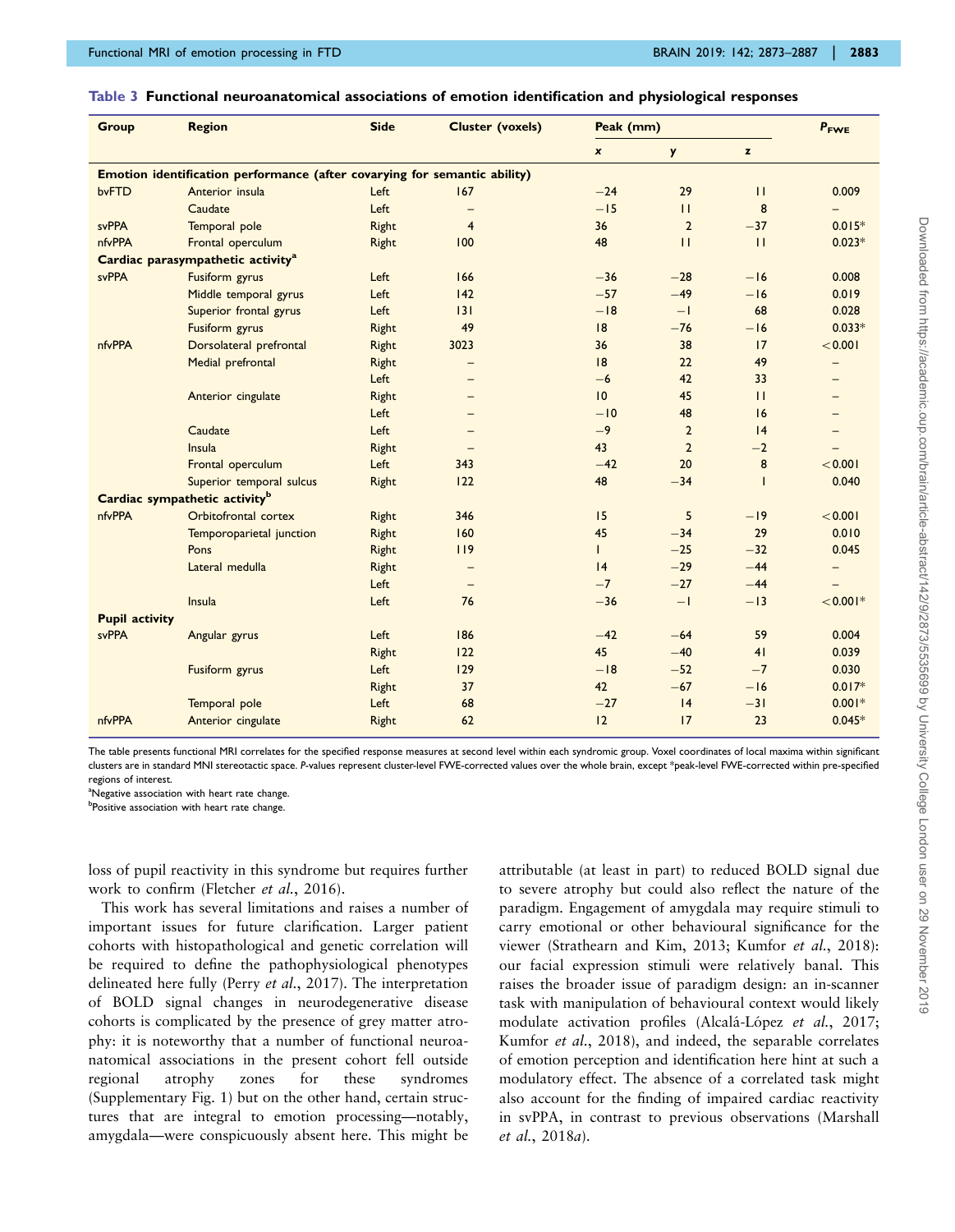<span id="page-11-0"></span>

Figure 4 Cardiac reactivity: heart rate modulation and functional neuroanatomy. Statistical parametric maps (SPMs) for the T $contrast$  (facial emotion  $>$  dynamic mosaic) in the svPPA and nfvPPA patient groups, with cardiac reactivity as predictor variable. Associations are shown separately for negative correlation with cardiac reactivity (i.e. BOLD signal predicting parasympathetic cardiac deceleration; top row) and positive correlation with cardiac reactivity (i.e. BOLD signal predicting sympathetic cardiac acceleration; bottom row). The plot (top right) shows mean cardiac reactivity (per cent change in heart rate from baseline) to facial expression stimuli by participant group (box and whisker plots display median, interquartile range, minimum and maximum values, with outliers appearing as red crosses). SPMs are thresholded at the clusterdefining threshold of  $P < 0.005$  uncorrected and displayed on sections of the structural group mean  $T_1$ -weighted template brain image. The plane of each section (in mm in MNI space) is shown in the top right of each image; axial sections show the right hemisphere on the right. The colour bar codes T-values. bv = patient group with bvFTD; con = healthy control group; nfv = patient group with nfvPPA; sv = patient group with svPPA.

### **Conclusions**

Our findings in the working brain in FTD suggest a refinement of the influential neural network paradigm of these diseases ([Warren](#page-14-0) et al., 2013b; Perry et al.[, 2017](#page-13-0)): rather than a unitary mapping between clinical phenotype and brain network dysfunction, we have demonstrated coactivation of distributed sensory and associative networks across FTD syndromes (Alcalá-López et al., [2017\)](#page-12-0). A further key emerging theme in FTD and related neurodegenerative diseases is the centrality of homeostatic dysfunction to socio-emotional symptoms ([Cersosimo and](#page-12-0) [Benarroch, 2013;](#page-12-0) [Marshall](#page-13-0) et al., 2017; [Trinkler](#page-14-0) et al., [2017;](#page-14-0) Ahmed et al.[, 2018](#page-12-0); [Marshall](#page-13-0) et al., 2018a, b): integration of functional MRI with simultaneous autonomic recordings here has underscored this, by revealing a rich matrix of central autonomic dysregulatory changes overlapping network profiles of emotional visual and categorization processing in FTD syndromes. An important direction for further work will be to define more precisely the relative contributions of aberrant stimulus

decoding and primary failure of central autonomic control to diminished physiological reactivity in different FTD syndromes. The use of naturalistic, dynamic emotional stimuli (as here) is likely to be critical to delineate homeostatic processes that evolve over time; this might also motivate the application of functional neuroimaging techniques such as magnetoencephalography with high temporal resolution (Macey et al.[, 2015; Hughes](#page-13-0) et al., [2018\)](#page-13-0).

This work has far-reaching clinical as well as pathobiological implications. Functional neuroimaging can reveal disease effects beyond and predating the development of irreversible network degeneration, including presympto-matic changes in genetic cases (Rohrer et al.[, 2015](#page-13-0)). More fundamentally, work of this kind promises to deliver a new class of pathophysiological dementia biomarkers: if, as our findings suggest, autonomic measures are surrogates for complex socio-emotional behaviours and neural network dysfunction, this could find powerful applications in early diagnosis, disease tracking and the evaluation of new therapies.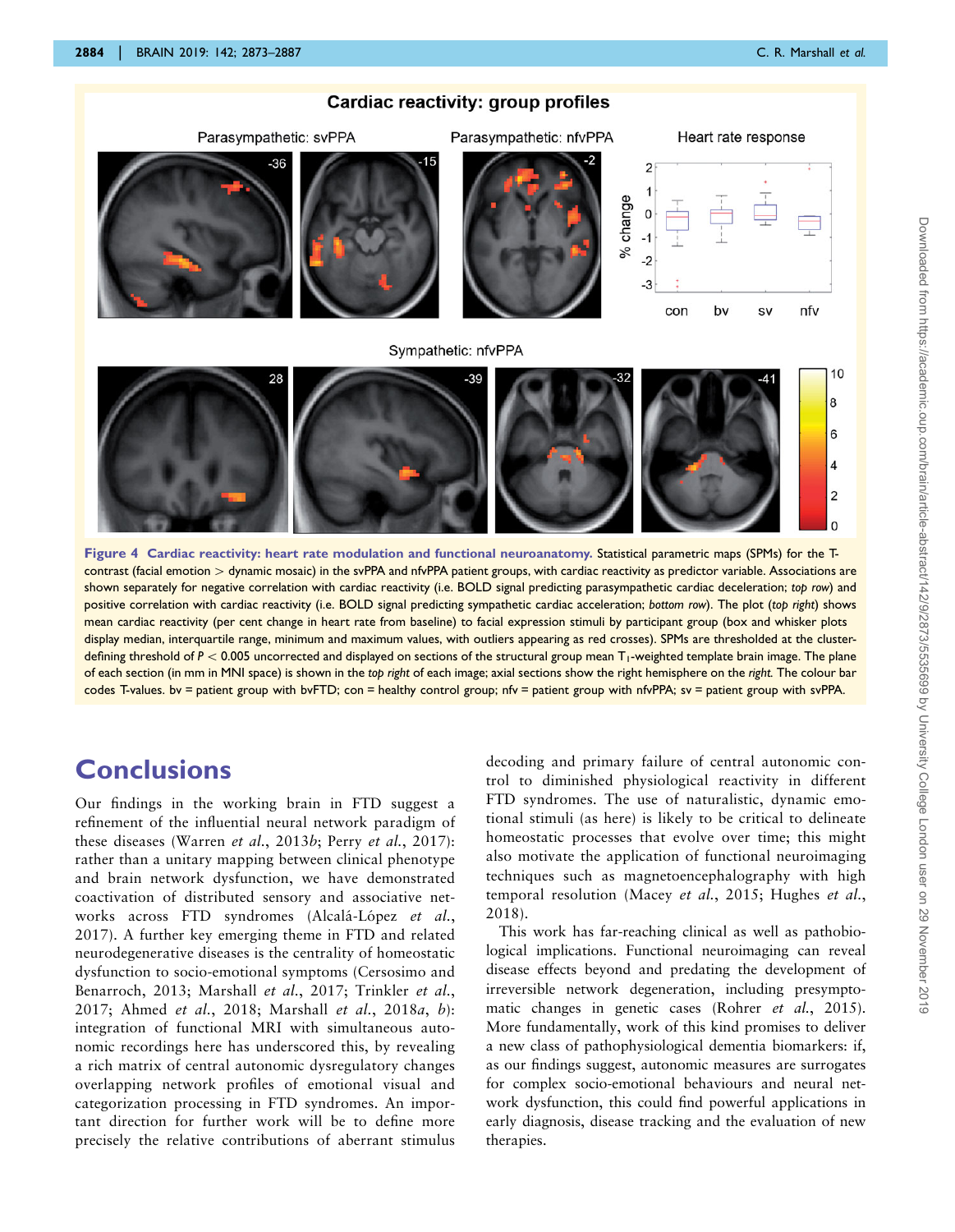<span id="page-12-0"></span>

Figure 5 Pupil reactivity: pupil size change and functional neuroanatomy. The figure displays statistical parametric maps (SPMs) for the T-contrast (facial emotion  $>$  dynamic mosaic) in the svPPA and nfvPPA patient groups, with pupil reactivity as predictor variable. The plot (bottom right) shows mean pupil reactivity (per cent increase in pupil size from baseline) to facial expression stimuli by participant group (box and whisker plots display median, interquartile range, minimum and maximum values, with outliers appearing as red crosses). SPMs are thresholded at the clusterdefining threshold of  $P < 0.005$  uncorrected and displayed on sections of the structural group mean  $T_1$ -weighted template brain image. The plane of each section (in mm in MNI space) is shown in the top right of each image; axial and coronal sections show the left hemisphere on the *left*. by  $=$  patient group with by FTD;  $con$  = healthy control group; nfv = patient group with nfvPPA; sv = patient group with svPPA.

### Acknowledgements

We are grateful to all participants for their involvement.

### Funding

The Dementia Research Centre is supported by Alzheimer's Research UK, the Brain Research Trust and the Wolfson Foundation. This work was funded by the Alzheimer's Society, Leonard Wolfson Experimental Neurology Centre, Medical Research Council UK, and the NIHR UCLH Biomedical Research Centre. C.R.M. was supported by a Clinical Research Fellowship from the Leonard Wolfson Experimental Neurology Centre, and now receives funding from Bart's Charity. H.S. is supported by a Clinical Research Fellowship from the Leonard Wolfson Experimental Neurology Centre. C.J.D.H. and R.L.B. were funded by MRC PhD studentships. K.M.M. is supported by a grant from the Alzheimer's Society. J.D.R. is an MRC Clinician Scientist.

### Competing interests

The authors report no competing interests.

## Supplementary material

[Supplementary material](https://academic.oup.com/brainj/article-lookup/doi/10.1093/brainj/awz204#supplementary-data) is available at *Brain* online.

### References

- Ahmed RM, Ke YD, Vucic S, Ittner LM, Seeley W, Hodges JR, et al. Physiological changes in neurodegeneration: mechanistic insights and clinical utility. Nat Rev Neurol 2018; 14: 259–71.
- Alcalá-López D, Smallwood J, Jefferies E, Van Overwalle F, Vogeley K, Mars RB, et al. Computing the social brain connectome across systems and states. Cereb Cortex 2017: 1–26.
- Baez S, Manes F, Huepe D, Torralva T, Fiorentino N, Richter F, et al. Primary empathy deficits in frontotemporal dementia. Front Aging Neurosci 2014; 6: 262.
- Ballotta D, Lui F, Porro CA, Nichelli PF, Benuzzi F. Modulation of neural circuits underlying temporal production by facial expressions of pain. PLOS ONE 2018; 13: e0193100.
- Beissner F, Meissner K, Bar KJ, Napadow V. The autonomic brain: an activation likelihood estimation meta-analysis for central processing of autonomic function. J Neurosci 2013; 33: 10503–11.
- Bruce V, Young A. Understanding face recognition. Br J Psychol 1986; 77: 305–27.
- Cersosimo MG, Benarroch EE. Central control of autonomic function and involvement in neurodegenerative disorders. Handb Clin Neurol 2013; 117: 45–57.
- Cohen MH, Carton AM, Hardy CJ, Golden HL, Clark CN, Fletcher PD, et al. Processing emotion from abstract art in frontotemporal lobar degeneration. Neuropsychologia 2015; 81: 245–54.
- Couto B, Manes F, Montañés P, Matallana D, Reyes P, Velasquez M, et al. Structural neuroimaging of social cognition in progressive nonfluent aphasia and behavioral variant of frontotemporal dementia. Front Human Neurosci 2013; 7: 467.
- Craig AD. How do you feel now? The anterior insula and human awareness. Nat Rev Neurosci 2009; 10: 59–70.
- Critchley HD, Rotshtein P, Nagai Y, O'Doherty J, Mathias CJ, Dolan RJ. Activity in the human brain predicting differential heart rate responses to emotional facial expressions. NeuroImage 2005; 24: 751–62.
- Deen B, Koldewyn K, Kanwisher N, Saxe R. Functional organization of social perception and cognition in the superior temporal sulcus. Cereb Cortex 2015; 25: 4596–609.
- De Winter F-L, Van den Stock J, de Gelder B, Peeters R, Jastorff J, Sunaert S, et al. Amygdala atrophy affects emotion-related activity in face-responsive regions in frontotemporal degeneration. Cortex 2016; 82: 179–91.
- Downey LE, Blezat A, Nicholas J, Omar R, Golden HL, Mahoney CJ, et al. Mentalising music in frontotemporal dementia. Cortex 2013; 49: 1844–55.
- Dumoulin SO, Bittar RG, Kabani NJ, Baker CL Jr, Le Goualher G, Bruce Pike G, et al. A new anatomical landmark for reliable identification of human area V5/MT: a quantitative analysis of sulcal patterning. Cereb Cortex 2000; 10: 454–63.
- Ekman P, Sorenson ER, Friesen WV. Pan-cultural elements in facial displays of emotion. Science 1969; 164: 86–8.
- Fernandez-Duque D, Hodges SD, Baird JA, Black SE. Empathy in frontotemporal dementia and Alzheimer's disease. J Clin Exp Neuropsychol 2010; 32: 289–98.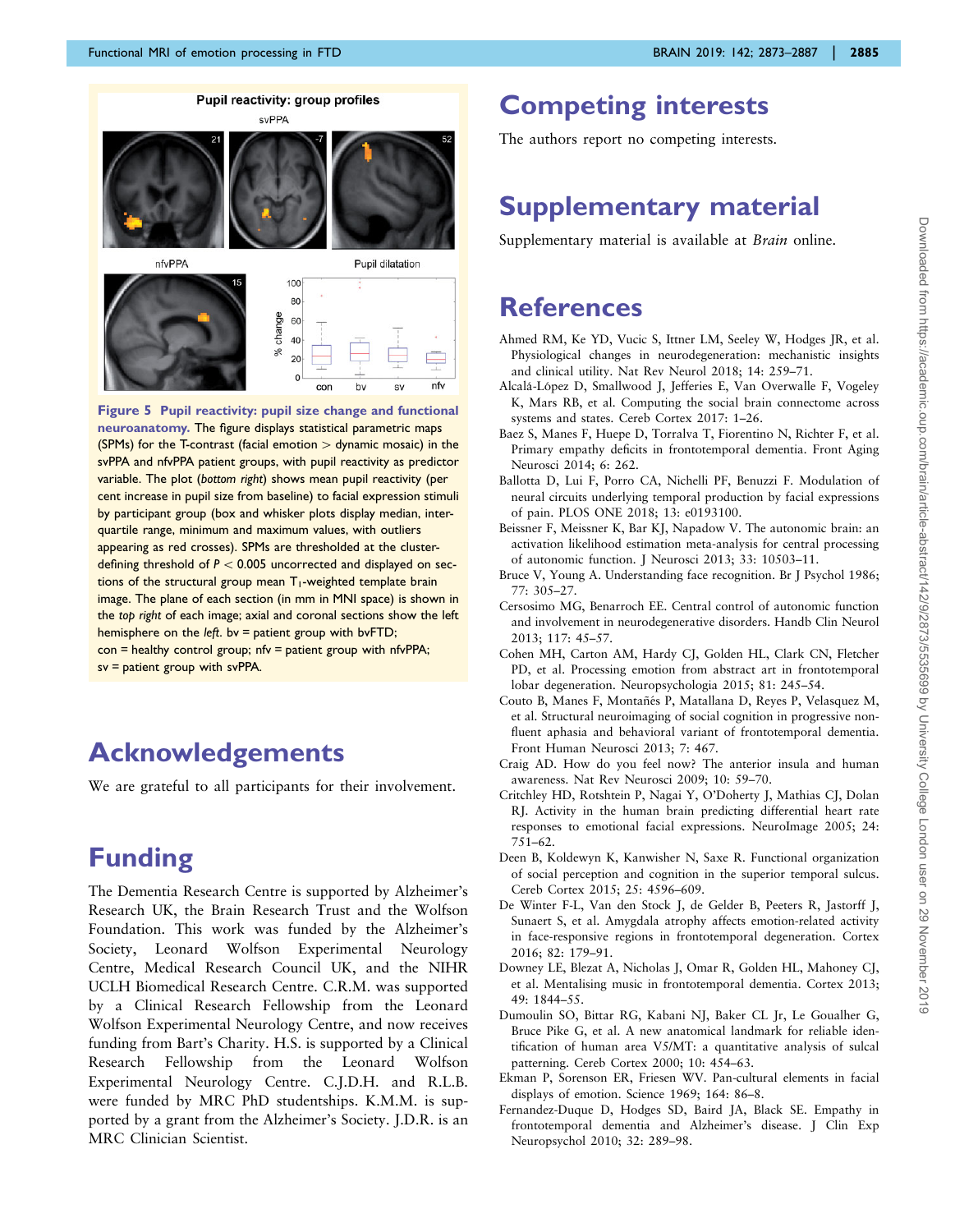- <span id="page-13-0"></span>Fletcher PD, Nicholas JM, Downey LE, Golden HL, Clark CN, Pires C, et al. A physiological signature of sound meaning in dementia. Cortex 2016; 77: 13–23.
- Fletcher PD, Nicholas JM, Shakespeare TJ, Downey LE, Golden HL, Agustus JL, et al. Dementias show differential physiological responses to salient sounds. Front Behav Neurosci 2015a; 9: 73.
- Fletcher PD, Nicholas JM, Shakespeare TJ, Downey LE, Golden HL, Agustus JL, et al. Physiological phenotyping of dementias using emotional sounds. Alzheimers Dement 2015b; 1: 170–8.
- Foley E, Rippon G, Thai NJ, Longe O, Senior C. Dynamic facial expressions evoke distinct activation in the face perception network: a connectivity analysis study. J Cogn Neurosci 2012; 24: 507–20.
- Fusar-Poli P, Placentino A, Carletti F, Landi P, Allen P, Surguladze S, et al. Functional atlas of emotional faces processing: a voxel-based meta-analysis of 105 functional magnetic resonance imaging studies. J Psychiatr Neurosci 2009; 34: 418–32.
- Gorno-Tempini ML, Hillis AE, Weintraub S, Kertesz A, Mendez M, Cappa SF, et al. Classification of primary progressive aphasia and its variants. Neurology 2011; 76: 1006–14.
- Grosbras M-H, Paus T. Brain Networks involved in viewing angry hands or faces. Cereb Cortex 2005; 16: 1087–96.
- Guo CC, Sturm VE, Zhou J, Gennatas ED, Trujillo AJ, Hua AY, et al. Dominant hemisphere lateralization of cortical parasympathetic control as revealed by frontotemporal dementia. Proc Natl Acad Sci 2016; 113: E2430–9.
- Haxby JV, Gobbini MI. Distributed neural systems for face perception. In: Calder A, Rhodes G, Johnson M, Haxby J, editors. Oxford Handbook of Face Perception. Oxford: Oxford University Press; 2011. p. 93–110.
- Hazelton JL, Irish M, Hodges JR, Piguet O, Kumfor F. Cognitive and affective empathy disruption in non-fluent primary progressive aphasia syndromes. Brain Impair 2016; 18: 117–29.
- Hosseini SMH, Bruno JL, Baker JM, Gundran A, Harbott LK, Gerdes JC, et al. Neural, physiological, and behavioral correlates of visuomotor cognitive load. Sci Rep 2017; 7: 8866.
- Hsieh S, Irish M, Daveson N, Hodges JR, Piguet O. When one loses empathy: its effect on carers of patients with dementia. J Geriatr Psychiatry Neurol 2013; 26: 174–84.
- Hughes LE, Rittman T, Robbins TW, Rowe JB. Reorganization of cortical oscillatory dynamics underlying disinhibition in frontotemporal dementia. Brain 2018; 141: 2486–99.
- Hutchings R, Palermo R, Piguet O, Kumfor F. Disrupted face processing in frontotemporal dementia: a review of the clinical and neuroanatomical evidence. Neuropsychol Rev 2017; 27: 18–30.
- Jabbi M, Keysers C. Inferior frontal gyrus activity triggers anterior insula response to emotional facial expressions. Emotion 2008; 8: 775–80.
- Josephs KA, Duffy JR. Apraxia of speech and non-fluent aphasia: a new clinical marker for corticobasal degeneration and progressive supranuclear palsy. Curr Opin Neurol 2008; 21: 688–92.
- Joshi A, Jimenez E, Mendez MF. Pavlov's orienting response in frontotemporal dementia. J Neuropsychiatry Clin Neurosci 2017; 29: 351–6.
- Joshi A, Mendez MF, Kaiser N, Jimenez E, Mather M, Shapira JS. Skin conductance levels may reflect emotional blunting in behavioral variant frontotemporal dementia. J Neuropsychiatry Clin Neurosci 2014; 26: 227–32.
- Kanwisher N, McDermott J, Chun MM. The fusiform face area: a module in human extrastriate cortex specialized for face perception. J Neurosci 1997; 17: 4302.
- Kilts CD, Egan G, Gideon DA, Ely TD, Hoffman JM. Dissociable neural pathways are involved in the recognition of emotion in static and dynamic facial expressions. NeuroImage 2003; 18: 156–68.
- Kipps CM, Hodges JR. Theory of mind in frontotemporal dementia. Soc Neurosci 2006; 1: 235–44.
- Kumfor F, Ibanez A, Hutchings R, Hazelton JL, Hodges JR, Piguet O. Beyond the face: how context modulates emotion processing in frontotemporal dementia subtypes. Brain 2018; 141: 1172–85.
- Lieberman MD, Cunningham WA. Type I and type II error concerns in fMRI research: re-balancing the scale. Soc Cogn Affect Neurosci 2009; 4: 423–8.
- Macey PM, Ogren JA, Kumar R, Harper RM. Functional imaging of autonomic regulation: methods and key findings. Front Neurosci 2015; 9: 513.
- Marshall CR, Hardy CJD, Allen M, Russell LL, Clark CN, Bond RL, et al. Cardiac responses to viewing facial emotion differentiate frontotemporal dementias. Ann Clin Transl Neurol 2018a; 5: 687–96.
- Marshall CR, Hardy CJD, Russell LL, Clark CN, Bond RL, Dick KM, et al. Motor signatures of emotional reactivity in frontotemporal dementia. Sci Rep 2018b; 8: 1030.
- Marshall CR, Hardy CJD, Russell LL, Clark CN, Dick KM, Brotherhood EV, et al. Impaired interoceptive accuracy in semantic variant primary progressive aphasia. Front Neurol 2017; 8: 610.
- Marshall CR, Hardy CJD, Volkmer A, Russell LL, Bond RL, Fletcher PD, et al. Primary progressive aphasia: a clinical approach. J Neurol 2018c; 265: 1474–90.
- Montgomery KJ, Seeherman KR, Haxby JV. The well-tempered social brain. Psychol Sci 2009; 20: 1211–3.
- Oliver LD, Mitchell DG, Dziobek I, MacKinley J, Coleman K, Rankin KP, et al. Parsing cognitive and emotional empathy deficits for negative and positive stimuli in frontotemporal dementia. Neuropsychologia 2015; 67: 14–26.
- Olson IR, McCoy D, Klobusicky E, Ross LA. Social cognition and the anterior temporal lobes: a review and theoretical framework. Soc Cogn Affect Neurosci 2013; 8: 123–33.
- Omar R, Henley SM, Bartlett JW, Hailstone JC, Gordon E, Sauter DA, et al. The structural neuroanatomy of music emotion recognition: evidence from frontotemporal lobar degeneration. NeuroImage 2011a; 56: 1814–21.
- Omar R, Rohrer JD, Hailstone JC, Warren JD. Structural neuroanatomy of face processing in frontotemporal lobar degeneration. J Neurol Neurosurg Psychiatry 2011b; 82: 1341–3.
- Paulus PC, Castegnetti G, Bach DR. Modeling event-related heart period responses. Psychophysiology 2016; 53: 837–46.
- Pelphrey KA, Morris JP, McCarthy G, LaBar KS. Perception of dynamic changes in facial affect and identity in autism. Soc Cogn Affect Neurosci 2007; 2: 140–9.
- Perry DC, Brown JA, Possin KL, Datta S, Trujillo A, Radke A, et al. Clinicopathological correlations in behavioural variant frontotemporal dementia. Brain 2017; 140: 3329–45.
- Rascovsky K, Hodges JR, Knopman D, Mendez MF, Kramer JH, Neuhaus J, et al. Sensitivity of revised diagnostic criteria for the behavioural variant of frontotemporal dementia. Brain 2011; 134: 2456–77.
- Rich BA, Vinton DT, Roberson-Nay R, Hommer RE, Berghorst LH, McClure EB, et al. Limbic hyperactivation during processing of neutral facial expressions in children with bipolar disorder. Proc Natl Acad Sci 2006; 103: 8900–5.
- Ridgway GR, Omar R, Ourselin S, Hill DL, Warren JD, Fox NC. Issues with threshold masking in voxel-based morphometry of atrophied brains. NeuroImage 2009; 44: 99–111.
- Rohrer JD, Nicholas JM, Cash DM, van Swieten J, Dopper E, Jiskoot L, et al. Presymptomatic cognitive and neuroanatomical changes in genetic frontotemporal dementia in the genetic frontotemporal dementia Initiative (GENFI) study: a cross-sectional analysis. Lancet Neurol 2015; 14: 253–62.
- Rohrer JD, Sauter D, Scott S, Rossor MN, Warren JD. Receptive prosody in nonfluent primary progressive aphasias. Cortex 2012; 48: 308–16.
- Rohrer JD, Warren JD. Phenomenology and anatomy of abnormal behaviours in primary progressive aphasia. J Neurol Sci 2010; 293: 35–8.
- Rosen HJ, Perry RJ, Murphy J, Kramer JH, Mychack P, Schuff N, et al. Emotion comprehension in the temporal variant of frontotemporal dementia. Brain 2002; 125: 2286–95.
- Said CP, Moore CD, Engell AD, Todorov A, Haxby JV. Distributed representations of dynamic facial expressions in the superior temporal sulcus. J Vis 2010; 10: 11.